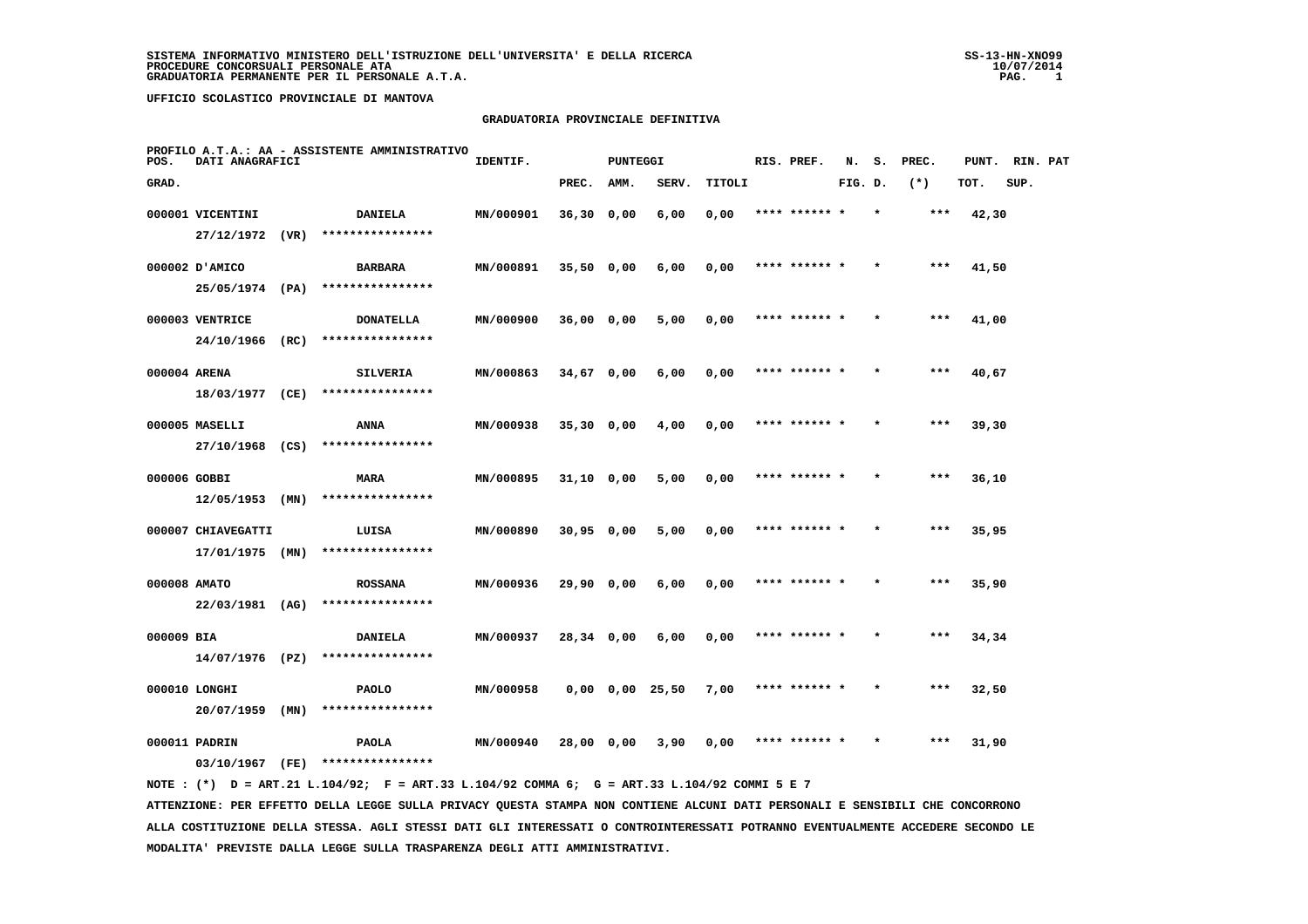# **GRADUATORIA PROVINCIALE DEFINITIVA**

| GRAD.<br>SERV.<br>$(*)$<br>SUP.<br>PREC.<br>TITOLI<br>FIG. D.<br>TOT.<br>AMM.<br>**** ****** *<br>***<br>MN/000894<br>31,72 0,00<br>$\star$<br>31,72<br>000012 FRANCHINI<br><b>DONATA</b><br>0,00<br>0,00 |  |
|-----------------------------------------------------------------------------------------------------------------------------------------------------------------------------------------------------------|--|
|                                                                                                                                                                                                           |  |
|                                                                                                                                                                                                           |  |
| ****************<br>01/12/1960<br>(MN)                                                                                                                                                                    |  |
| **** ****** *<br>***<br>MN/000893<br>28,28 0,00<br>$\star$<br>31,58<br>000013 DISCONZI<br>3,30<br>0,00<br><b>SILVANA</b>                                                                                  |  |
| ****************<br>29/06/1965<br>(VR)                                                                                                                                                                    |  |
| **** ****** *<br>$***$<br>$24,12$ 0,00<br>24,12<br>000014 PACE<br>MN/000503<br>0,00<br>0,00<br>$\star$<br><b>GIOVANNA</b>                                                                                 |  |
| ****************<br>31/03/1968<br>(TO)                                                                                                                                                                    |  |
| **** ****** *<br>22,27 0,00<br>***<br>22,27<br>000015 GIOVENALI<br><b>ALESSANDRA</b><br><b>MN/000760</b><br>0,00<br>0,00<br>$\star$                                                                       |  |
| ****************<br>03/09/1973<br>(MN)                                                                                                                                                                    |  |
| NOTE : (*) D = ART.21 L.104/92; F = ART.33 L.104/92 COMMA 6; G = ART.33 L.104/92 COMMI 5 E 7                                                                                                              |  |
| ATTENZIONE: PER EFFETTO DELLA LEGGE SULLA PRIVACY QUESTA STAMPA NON CONTIENE ALCUNI DATI PERSONALI E SENSIBILI CHE CONCORRONO                                                                             |  |
| ALLA COSTITUZIONE DELLA STESSA. AGLI STESSI DATI GLI INTERESSATI O CONTROINTERESSATI POTRANNO EVENTUALMENTE ACCEDERE SECONDO LE                                                                           |  |

 **MODALITA' PREVISTE DALLA LEGGE SULLA TRASPARENZA DEGLI ATTI AMMINISTRATIVI.**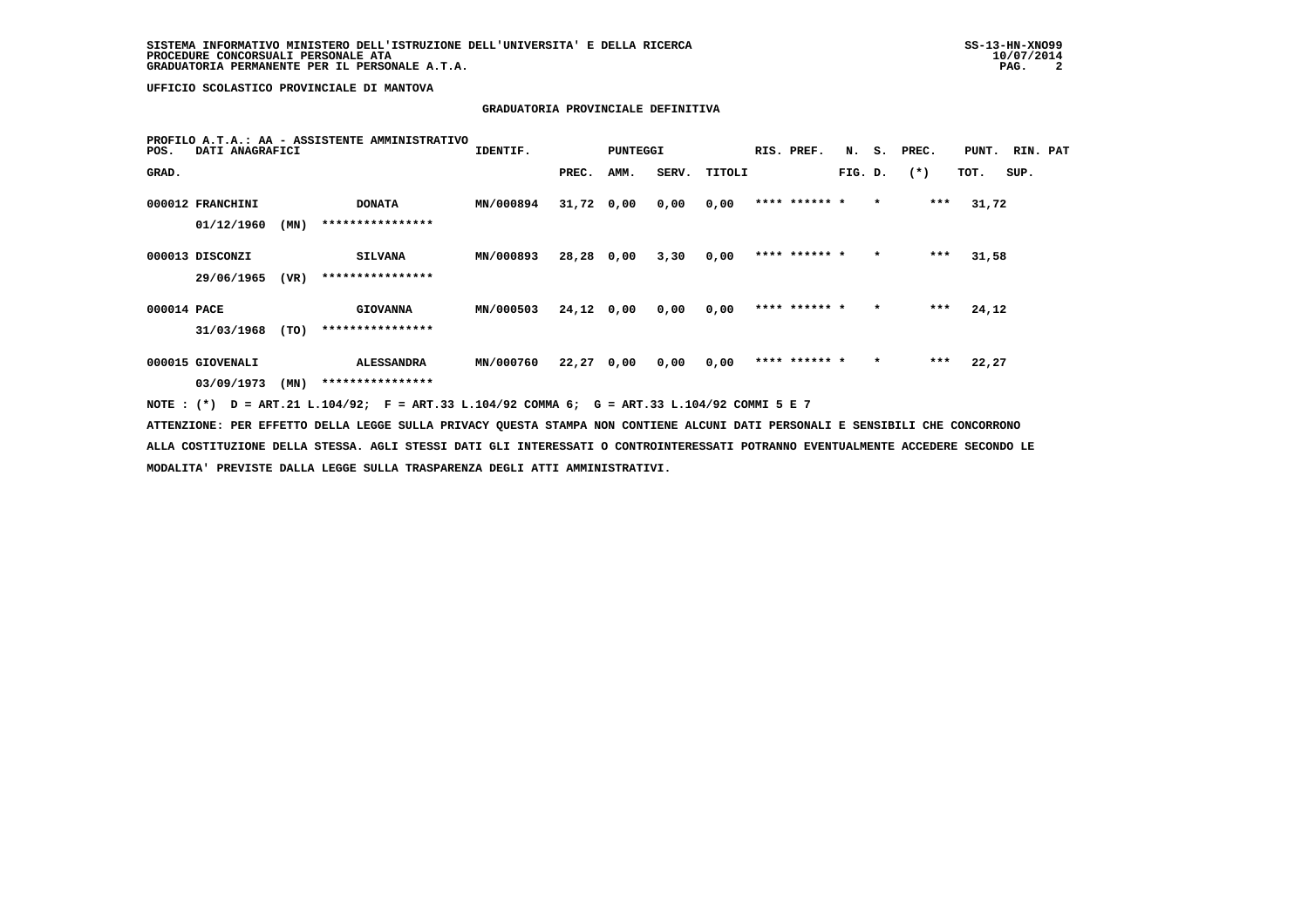## **GRADUATORIA PROVINCIALE DEFINITIVA**

| POS.  | DATI ANAGRAFICI   |      | PROFILO A.T.A.: AT - ASSISTENTE TECNICO                                                                                         | IDENTIF.                                           |            | PUNTEGGI   |                                            |           | RIS. PREF.    | N.      | s.      | PREC. | PUNT. | RIN. PAT |   |
|-------|-------------------|------|---------------------------------------------------------------------------------------------------------------------------------|----------------------------------------------------|------------|------------|--------------------------------------------|-----------|---------------|---------|---------|-------|-------|----------|---|
| GRAD. |                   |      |                                                                                                                                 |                                                    | PREC. AMM. |            | SERV.                                      | TITOLI    |               | FIG. D. |         | $(*)$ | TOT.  | SUP.     |   |
|       | 000001 SACCHI     |      | <b>ENRICA</b>                                                                                                                   | MN/000852                                          |            | 33,73 0,00 |                                            | 3,50 0,00 | **** ****** * |         | $\star$ | $***$ | 37,23 |          |   |
|       | 19/08/1976        | (MN) | ****************                                                                                                                | AREE DI LABORATORIO POSSEDUTE: AR08                |            |            |                                            |           |               |         |         |       |       |          |   |
|       | 000002 SCIARRA    |      | <b>DANIELA</b>                                                                                                                  | <b>MN/000957</b>                                   |            |            | $0,00$ $0,00$ $28,90$ $7,00$ **** ****** * |           |               |         | $\star$ | ***   | 35,90 |          |   |
|       | 22/12/1970        | (FG) | ****************                                                                                                                | AREE DI LABORATORIO POSSEDUTE: AR20                |            |            |                                            |           |               |         |         |       |       |          |   |
|       | 000003 BAGGETTA   |      | GIUSEPPE                                                                                                                        | MN/000639 33,18 0,00 0,00 0,00                     |            |            |                                            |           | **** ****** * |         | $\star$ | ***   | 33,18 |          |   |
|       | 05/06/1977        | (MN) | ****************                                                                                                                | AREE DI LABORATORIO POSSEDUTE: AR08                |            |            |                                            |           |               |         |         |       |       |          |   |
|       | 000004 VOMERO     |      | <b>MARIA</b>                                                                                                                    | MN/000934 24,25 0,00 5,50 0,00                     |            |            |                                            |           | **** ****** * |         | $\star$ | ***   | 29,75 |          |   |
|       | $06/04/1973$ (CS) |      | ****************                                                                                                                | AREE DI LABORATORIO POSSEDUTE: AR02 AR08           |            |            |                                            |           |               |         |         |       |       |          |   |
|       | 000005 ORRICO     |      | <b>FRANCESCO</b>                                                                                                                | MN/000931 24,25 0,00 4,50                          |            |            |                                            | 0,00      | **** ****** * |         | $\star$ | ***   | 28,75 |          | D |
|       | $12/06/1969$ (CS) |      | ****************                                                                                                                | AREE DI LABORATORIO POSSEDUTE: AR02 AR08 AR23 AR38 |            |            |                                            |           |               |         |         |       |       |          |   |
|       | 000006 PEDANO     |      | CALOGERO                                                                                                                        | MN/000956                                          |            |            | $0.00$ $0.00$ $16.50$ $9.20$ **** ****** * |           |               |         | $\star$ | ***   | 25,70 |          |   |
|       | $16/01/1983$ (AG) |      | ****************                                                                                                                | AREE DI LABORATORIO POSSEDUTE: AR18 AR20 AR21      |            |            |                                            |           |               |         |         |       |       |          |   |
|       | 000007 SARTOR     |      | FABRIZIO                                                                                                                        |                                                    |            |            |                                            |           |               |         | $\star$ | ***   | 22,57 |          |   |
|       |                   |      | 21/07/1962 (TO) *************** AREE DI LABORATORIO POSSEDUTE: AR23 AR28 AR38                                                   |                                                    |            |            |                                            |           |               |         |         |       |       |          |   |
|       |                   |      | NOTE : (*) D = ART.21 L.104/92; F = ART.33 L.104/92 COMMA 6; G = ART.33 L.104/92 COMMI 5 E 7                                    |                                                    |            |            |                                            |           |               |         |         |       |       |          |   |
|       |                   |      | ATTENZIONE: PER EFFETTO DELLA LEGGE SULLA PRIVACY QUESTA STAMPA NON CONTIENE ALCUNI DATI PERSONALI E SENSIBILI CHE CONCORRONO   |                                                    |            |            |                                            |           |               |         |         |       |       |          |   |
|       |                   |      | ALLA COSTITUZIONE DELLA STESSA. AGLI STESSI DATI GLI INTERESSATI O CONTROINTERESSATI POTRANNO EVENTUALMENTE ACCEDERE SECONDO LE |                                                    |            |            |                                            |           |               |         |         |       |       |          |   |
|       |                   |      | MODALITA' PREVISTE DALLA LEGGE SULLA TRASPARENZA DEGLI ATTI AMMINISTRATIVI.                                                     |                                                    |            |            |                                            |           |               |         |         |       |       |          |   |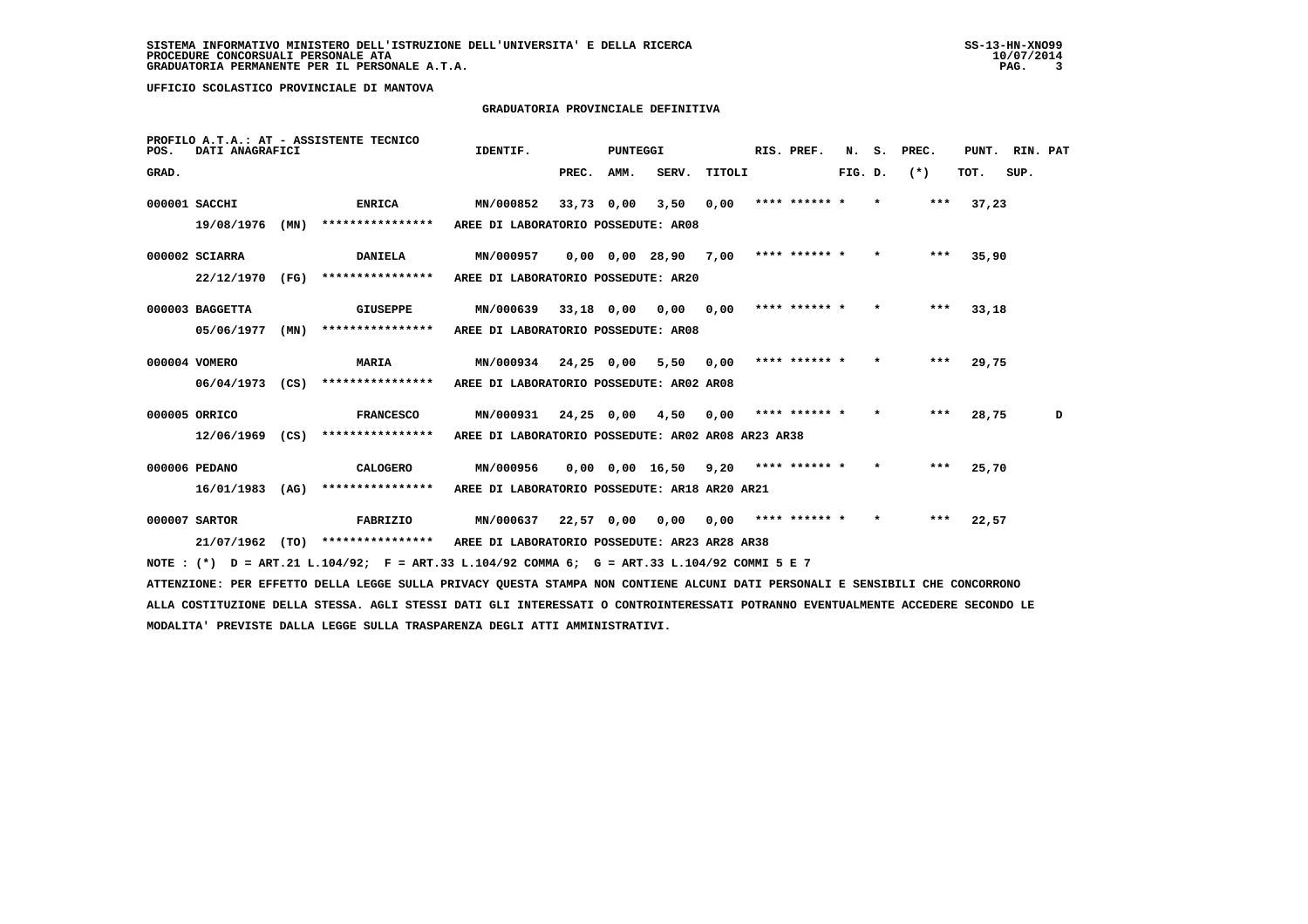### **GRADUATORIA PROVINCIALE DEFINITIVA**

| POS.  | DATI ANAGRAFICI    |      | PROFILO A.T.A.: CS - COLLABORATORE SCOLASTICO | IDENTIF.  |              | <b>PUNTEGGI</b> |       |        | RIS. PREF.    | N.      | s.      | PREC. | PUNT. | RIN. PAT |  |
|-------|--------------------|------|-----------------------------------------------|-----------|--------------|-----------------|-------|--------|---------------|---------|---------|-------|-------|----------|--|
| GRAD. |                    |      |                                               |           | PREC.        | AMM.            | SERV. | TITOLI |               | FIG. D. |         | $(*)$ | TOT.  | SUP.     |  |
|       | 000001 DE DOMENICO |      | <b>CONCETTA</b>                               | MN/000745 | 34,00 0,00   |                 | 6,00  | 0,00   | **** ****** * |         |         | ***   | 40,00 |          |  |
|       | 11/07/1969         | (SR) | ****************                              |           |              |                 |       |        |               |         |         |       |       |          |  |
|       | 000002 ZULIANI     |      | <b>MARTA</b>                                  | MN/000776 | 34,00 0,00   |                 | 6,00  | 0,00   | **** ****** * |         |         | ***   | 40,00 |          |  |
|       | 25/01/1965 (VR)    |      | ****************                              |           |              |                 |       |        |               |         |         |       |       |          |  |
|       | 000003 DILETTO     |      | <b>ANTONIETTA</b>                             | MN/000684 | $33,50$ 0,00 |                 | 6,00  | 0,00   | **** ****** * |         |         | $***$ | 39,50 |          |  |
|       | 07/09/1962         | (KR) | ****************                              |           |              |                 |       |        |               |         |         |       |       |          |  |
|       | 000004 BORRELLI    |      | MARIA                                         | MN/000763 | 33,50 0,00   |                 | 6,00  | 0,00   | **** ****** * |         |         | $***$ | 39,50 |          |  |
|       | 15/05/1966         | (NA) | ****************                              |           |              |                 |       |        |               |         |         |       |       |          |  |
|       | 000005 BARBARO     |      | <b>FRANCESCA</b>                              | MN/000636 | 34,00 0,00   |                 | 5,00  | 0,00   | **** ****** * |         |         | $***$ | 39,00 |          |  |
|       | 23/01/1965         | (RC) | ****************                              |           |              |                 |       |        |               |         |         |       |       |          |  |
|       | 000006 MARCHIO     |      | <b>ROSA</b>                                   | MN/000739 | 34,00 0,00   |                 | 5,00  | 0,00   | **** ****** * |         |         | $***$ | 39,00 |          |  |
|       | 12/11/1964         | (KR) | ****************                              |           |              |                 |       |        |               |         |         |       |       |          |  |
|       | 000007 ALLEGRI     |      | <b>ANNALISA</b>                               | MN/000822 | $34,00$ 0,00 |                 | 5,00  | 0,00   | **** ****** * |         |         | ***   | 39,00 |          |  |
|       | 27/08/1962         | (MN) | ****************                              |           |              |                 |       |        |               |         |         |       |       |          |  |
|       | 000008 BAUCINA     |      | <b>FRANCESCO</b>                              | MN/000867 | 32,70 0,00   |                 | 6,00  | 0,00   |               |         |         | ***   | 38,70 |          |  |
|       | 02/08/1975 (PA)    |      | ****************                              |           |              |                 |       |        |               |         |         |       |       |          |  |
|       | 000009 PASOLINI    |      | <b>NATASCIA</b>                               | MN/000626 | $32,50$ 0,00 |                 | 6,00  | 0,00   | **** ****** * |         |         | $***$ | 38,50 |          |  |
|       | 28/09/1976         | (MN) | ****************                              |           |              |                 |       |        |               |         |         |       |       |          |  |
|       | 000010 SONCINI     |      | <b>RITA</b>                                   | MN/000771 | $32,50$ 0,00 |                 | 6,00  | 0,00   | **** ****** * |         | $\star$ | ***   | 38,50 |          |  |
|       | 24/10/1960         | (MN) | ****************                              |           |              |                 |       |        |               |         |         |       |       |          |  |
|       | 000011 CATILLO     |      | GLORIA                                        | MN/000826 | 33,00 0,00   |                 | 5,00  | 0,00   | **** ****** * |         |         | ***   | 38,00 |          |  |
|       | 16/09/1972 (BN)    |      | ****************                              |           |              |                 |       |        |               |         |         |       |       |          |  |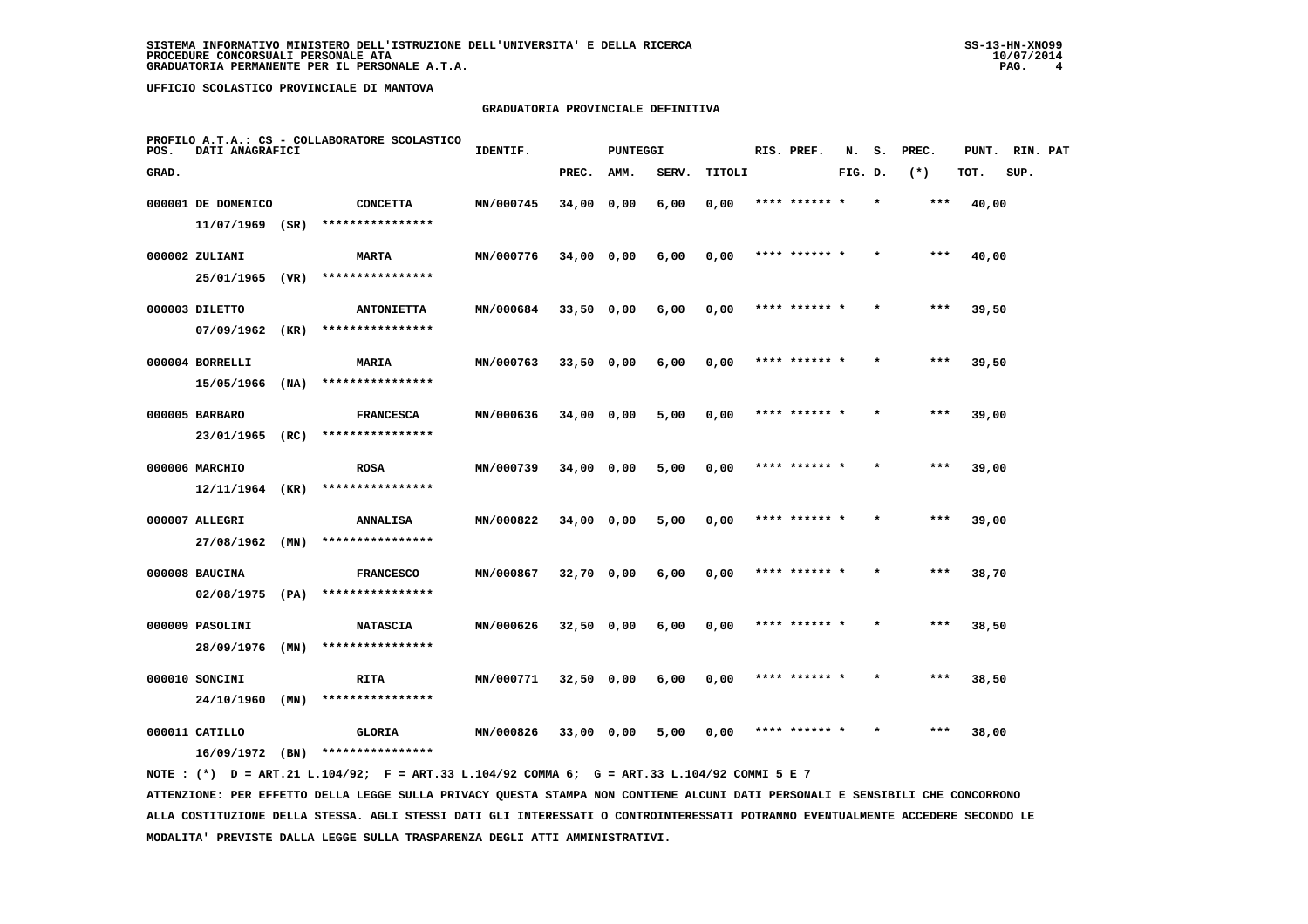### **GRADUATORIA PROVINCIALE DEFINITIVA**

| POS.         | DATI ANAGRAFICI    |      | PROFILO A.T.A.: CS - COLLABORATORE SCOLASTICO | IDENTIF.  |              | <b>PUNTEGGI</b> |       |        | RIS. PREF.    | N.      | s. | PREC. | PUNT. | RIN. PAT |  |
|--------------|--------------------|------|-----------------------------------------------|-----------|--------------|-----------------|-------|--------|---------------|---------|----|-------|-------|----------|--|
| GRAD.        |                    |      |                                               |           | PREC.        | AMM.            | SERV. | TITOLI |               | FIG. D. |    | $(*)$ | TOT.  | SUP.     |  |
|              | 000012 GRAZIOLI    |      | PATRIZIA                                      | MN/000831 | 32,00 0,00   |                 | 6,00  | 0,00   | **** ****** * |         |    | ***   | 38,00 |          |  |
|              | 23/12/1965         | (NO) | ****************                              |           |              |                 |       |        |               |         |    |       |       |          |  |
|              | 000013 COLUMBRO    |      | <b>ANTONIETTA</b>                             | MN/000828 | $33,00$ 0,00 |                 | 5,00  | 0,00   | **** ****** * |         |    | ***   | 38,00 |          |  |
|              | 28/12/1972 (VV)    |      | ****************                              |           |              |                 |       |        |               |         |    |       |       |          |  |
|              | 000014 BIGNOTTI    |      | LUCIANA                                       | MN/000695 | 33,00 0,00   |                 | 5,00  | 0,00   | **** ****** * |         |    | $***$ | 38,00 |          |  |
|              | 26/04/1960         | (MN) | ****************                              |           |              |                 |       |        |               |         |    |       |       |          |  |
| 000015 FERRO |                    |      | <b>COSETTA</b>                                | MN/000782 | $32,65$ 0,00 |                 | 5,00  | 0,00   | **** ****** * |         |    | ***   | 37,65 |          |  |
|              | 26/08/1965         | (MN) | ****************                              |           |              |                 |       |        |               |         |    |       |       |          |  |
|              | 000016 DE VINCENZI |      | LORELLA                                       | MN/000757 | $32,50$ 0,00 |                 | 5,00  | 0,00   | **** ****** * |         |    | $***$ | 37,50 |          |  |
|              | 11/10/1959         | (MN) | ****************                              |           |              |                 |       |        |               |         |    |       |       |          |  |
| 000017 MAINI |                    |      | LORENZA                                       | MN/000770 | $32,25$ 0,00 |                 | 5,00  | 0,00   | **** ****** * |         |    | $***$ | 37,25 |          |  |
|              | 11/09/1969         | (MO) | ****************                              |           |              |                 |       |        |               |         |    |       |       |          |  |
| 000018 PERNA |                    |      | <b>ROSANNA</b>                                | MN/000840 | 32,00 0,00   |                 | 5,00  | 0,00   | **** ****** * |         |    | $***$ | 37,00 |          |  |
|              | $11/04/1970$ (NA)  |      | ****************                              |           |              |                 |       |        |               |         |    |       |       |          |  |
|              | 000019 GUANDALINI  |      | <b>ELISABETTA</b>                             | MN/000832 | 31,00 0,00   |                 | 6,00  | 0,00   | **** ******   |         |    | ***   | 37,00 |          |  |
|              | 10/07/1961         | (MN) | ****************                              |           |              |                 |       |        |               |         |    |       |       |          |  |
|              | 000020 FURNARI     |      | <b>ANGELINA</b>                               | MN/000806 | $31,82$ 0,00 |                 | 5,00  | 0,00   | **** ****** * |         |    | $***$ | 36,82 |          |  |
|              | 23/04/1967         | (EE) | ****************                              |           |              |                 |       |        |               |         |    |       |       |          |  |
| 000021 PRETI |                    |      | <b>CHIARA</b>                                 | MN/000842 | 32,05 0,00   |                 | 4,50  | 0,00   | **** ****** * |         |    | ***   | 36,55 |          |  |
|              | 02/01/1961         | (MN) | ****************                              |           |              |                 |       |        |               |         |    |       |       |          |  |
|              | 000022 CARVELLI    |      | GIULIANA                                      | MN/000778 | $31,50$ 0,00 |                 | 5,00  | 0,00   |               |         |    | ***   | 36,50 |          |  |
|              | 20/01/1975         | (KR) | ****************                              |           |              |                 |       |        |               |         |    |       |       |          |  |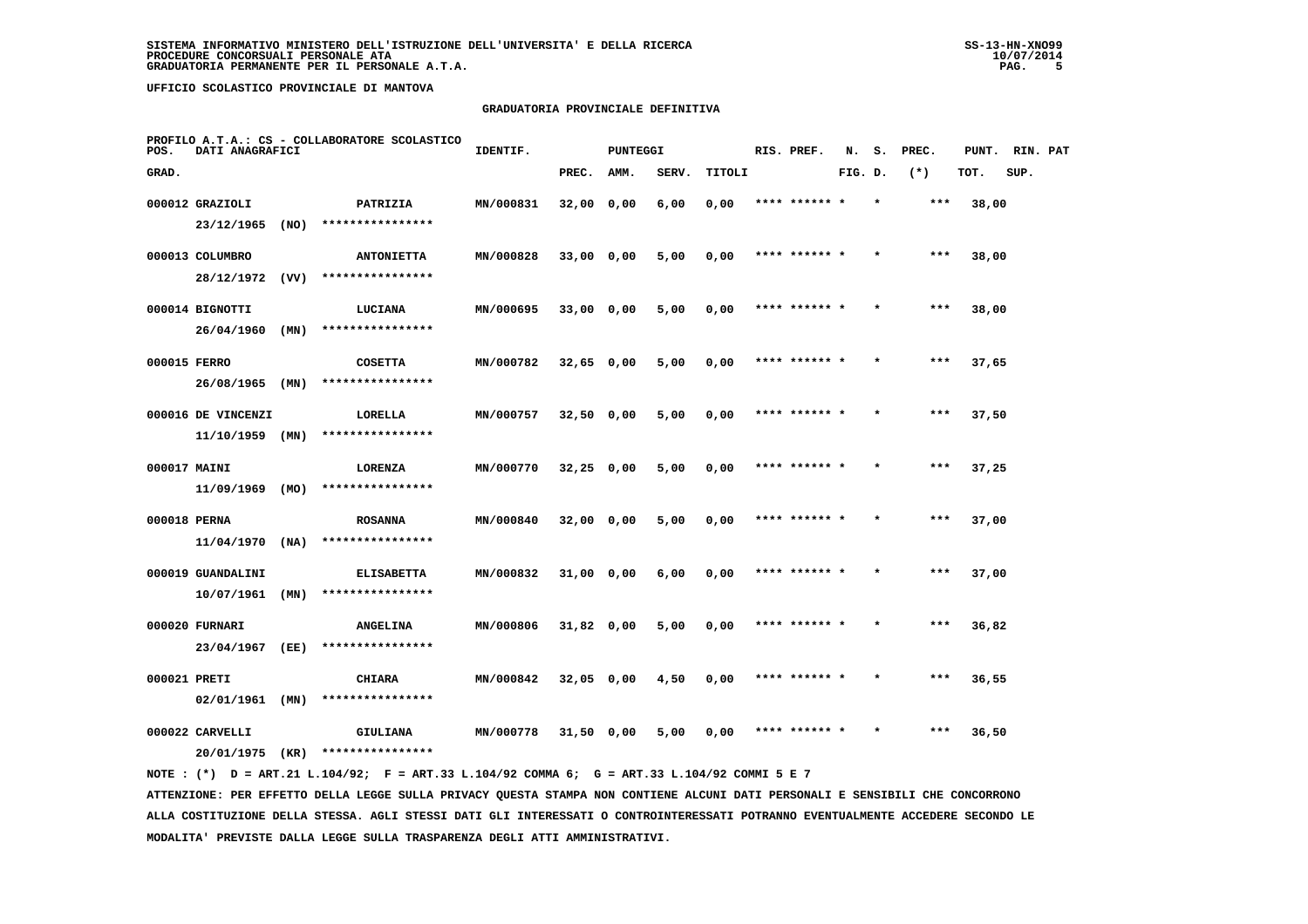### **GRADUATORIA PROVINCIALE DEFINITIVA**

| POS.        | DATI ANAGRAFICI                    |      | PROFILO A.T.A.: CS - COLLABORATORE SCOLASTICO | IDENTIF.  | <b>PUNTEGGI</b> |      |       |        | RIS. PREF.    | N.      | s.      | PREC. | PUNT. | RIN. PAT |  |
|-------------|------------------------------------|------|-----------------------------------------------|-----------|-----------------|------|-------|--------|---------------|---------|---------|-------|-------|----------|--|
| GRAD.       |                                    |      |                                               |           | PREC.           | AMM. | SERV. | TITOLI |               | FIG. D. |         | $(*)$ | TOT.  | SUP.     |  |
|             | 000023 CRISPINO                    |      | CIRO                                          | MN/000725 | $31,50$ 0,00    |      | 5,00  | 0,00   | **** ****** * |         |         | $***$ | 36,50 |          |  |
|             | $07/03/1974$ (NA)                  |      | ****************                              |           |                 |      |       |        |               |         |         |       |       |          |  |
|             | 000024 SERRA CIANCI                |      | AMELIA SILVANA                                | MN/000592 | $31,50$ 0,00    |      | 5,00  | 0,00   | **** ****** * |         |         | ***   | 36,50 |          |  |
|             | 07/07/1963 (FG)                    |      | ****************                              |           |                 |      |       |        |               |         |         |       |       |          |  |
|             | 000025 SCIANNA                     |      | <b>GIUSEPPINA</b>                             | MN/000873 | $31,50$ 0,00    |      | 5,00  | 0,00   | **** ****** * |         |         | $***$ | 36,50 |          |  |
|             | 25/12/1978 (PA)                    |      | ****************                              |           |                 |      |       |        |               |         |         |       |       |          |  |
|             | 000026 CASELLA                     |      | <b>GRAZIA</b>                                 | MN/000825 | $31,50$ 0,00    |      | 5,00  | 0,00   | **** ****** * |         |         | ***   | 36,50 |          |  |
|             | 20/06/1966                         | (PA) | ****************                              |           |                 |      |       |        |               |         |         |       |       |          |  |
|             | 000027 GUADAGNO                    |      | PATRIZIA                                      | MN/000788 | $31,50$ 0,00    |      | 5,00  | 0,00   | **** ****** * |         |         | ***   | 36,50 |          |  |
|             | 10/05/1965                         | (NA) | ****************                              |           |                 |      |       |        |               |         |         |       |       |          |  |
| 000028 MITI |                                    |      | CLELIA                                        | MN/000836 | $31,50$ 0,00    |      | 5,00  | 0,00   | **** ****** * |         |         | $***$ | 36,50 |          |  |
|             | 25/08/1952 (CR)                    |      | ****************                              |           |                 |      |       |        |               |         |         |       |       |          |  |
|             | 000029 CARVELLI                    |      | <b>MARIA ROSA</b>                             | MN/000769 | 31,00 0,00      |      | 5,00  | 0,00   | **** ****** * |         |         | $***$ | 36,00 |          |  |
|             | 20/05/1976                         | (KR) | ****************                              |           |                 |      |       |        |               |         |         |       |       |          |  |
|             | 000030 PIOVESAN                    |      | LORETTA<br>****************                   | MN/000841 | 31,00 0,00      |      | 5,00  | 0,00   |               |         |         | ***   | 36,00 |          |  |
|             | 05/01/1966                         | (MN) |                                               |           |                 |      |       |        |               |         |         |       |       |          |  |
|             | 000031 SCHIATTI                    |      | <b>OMBRETTA</b><br>****************           | MN/000794 | $31,00$ 0,00    |      | 5,00  | 0,00   | **** ****** * |         |         | $***$ | 36,00 |          |  |
|             | 13/05/1957                         | (MN) |                                               |           |                 |      |       |        |               |         |         |       |       |          |  |
|             | 000032 RONCON<br>06/10/1953        | (RO) | MAIDA<br>****************                     | MN/000679 | 31,50 0,00      |      | 4,50  | 0,00   | **** ****** * |         | $\star$ | $***$ | 36,00 |          |  |
|             |                                    |      |                                               |           |                 |      |       |        |               |         |         |       |       |          |  |
|             | 000033 CATALANO<br>22/04/1977 (LE) |      | GABRIELLA<br>****************                 | MN/000803 | $31,13$ 0,00    |      | 4,50  | 0,00   | **** ****** * |         |         | $***$ | 35,63 |          |  |
|             |                                    |      |                                               |           |                 |      |       |        |               |         |         |       |       |          |  |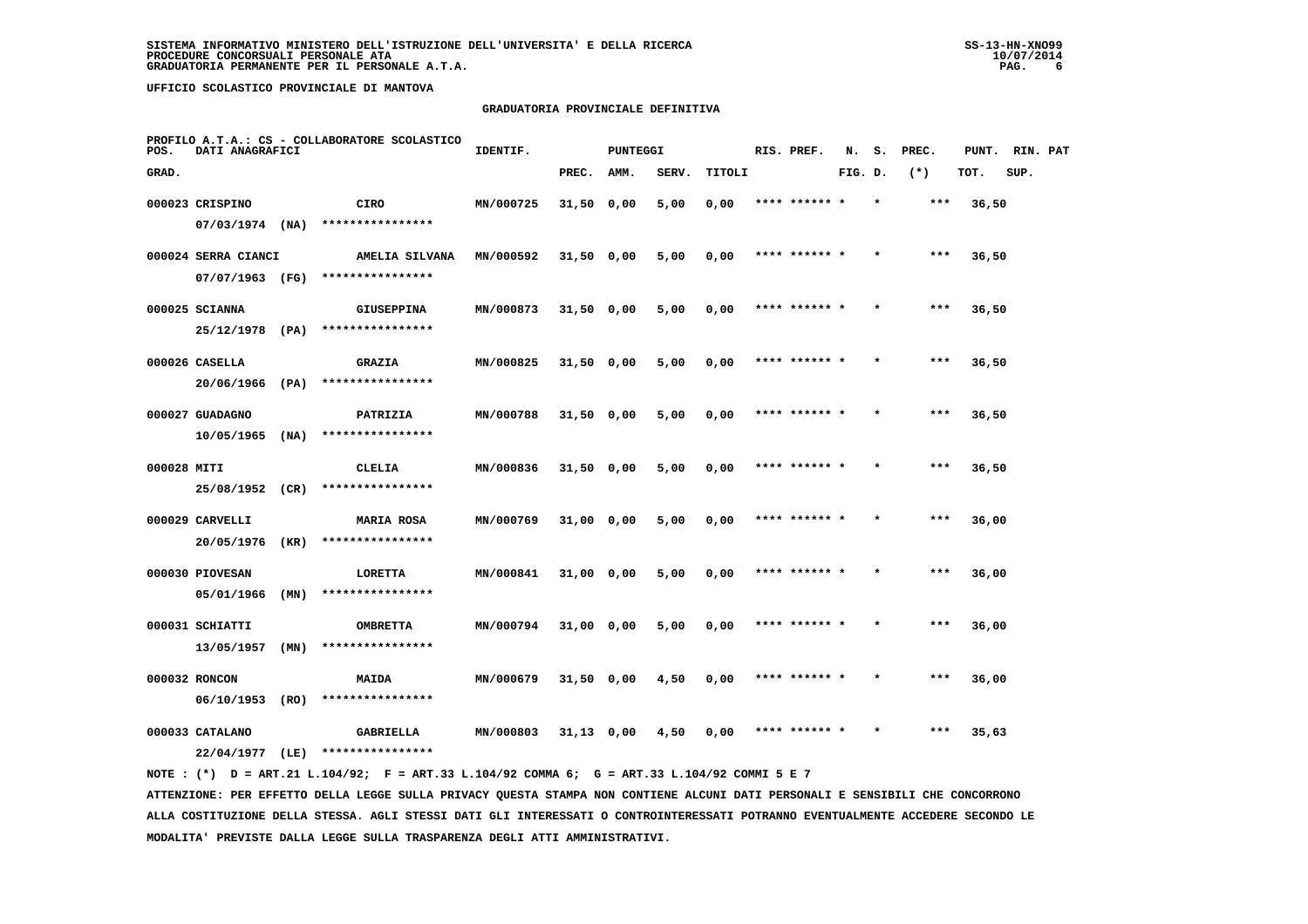### **GRADUATORIA PROVINCIALE DEFINITIVA**

| POS.        | DATI ANAGRAFICI                         |      | PROFILO A.T.A.: CS - COLLABORATORE SCOLASTICO | IDENTIF.  |              | <b>PUNTEGGI</b> |       |        |  | RIS. PREF.    | N.      | s.      | PREC. | PUNT. | RIN. PAT |  |
|-------------|-----------------------------------------|------|-----------------------------------------------|-----------|--------------|-----------------|-------|--------|--|---------------|---------|---------|-------|-------|----------|--|
| GRAD.       |                                         |      |                                               |           | PREC.        | AMM.            | SERV. | TITOLI |  |               | FIG. D. |         | $(*)$ | TOT.  | SUP.     |  |
|             | 000034 LANDIERI                         |      | IMMACOLATA                                    | MN/000789 | $30,50$ 0,00 |                 | 5,00  | 0,00   |  | **** ****** * |         |         | $***$ | 35,50 |          |  |
|             | 17/09/1969                              | (NA) | ****************                              |           |              |                 |       |        |  |               |         |         |       |       |          |  |
|             | 000035 ALONGI                           |      | <b>SANTA</b>                                  | MN/000711 | $30,50$ 0,00 |                 | 5,00  | 0,00   |  | **** ****** * |         |         | ***   | 35,50 |          |  |
|             | 24/02/1951 (PA)                         |      | ****************                              |           |              |                 |       |        |  |               |         |         |       |       |          |  |
|             | 000036 BOSONI                           |      | CARLA                                         | MN/000824 | 31,00 0,00   |                 | 4,50  | 0,00   |  | **** ****** * |         |         | $***$ | 35,50 |          |  |
|             | 07/10/1960                              | (MN) | ****************                              |           |              |                 |       |        |  |               |         |         |       |       |          |  |
|             | 000037 ZORZA                            |      | MARIA LUISA                                   | MN/000795 | 29,66 0,00   |                 | 5,00  | 0,00   |  | **** ****** * |         | $\star$ | ***   | 34,66 |          |  |
|             | 12/12/1962                              | (MN) | ****************                              |           |              |                 |       |        |  |               |         |         |       |       |          |  |
|             | 000038 LIBERTO                          |      | <b>ANTONIETTA</b>                             | MN/000786 | 29,50 0,00   |                 | 5,00  | 0,00   |  | **** ****** * |         |         | ***   | 34,50 |          |  |
|             | 04/03/1966                              | (CE) | ****************                              |           |              |                 |       |        |  |               |         |         |       |       |          |  |
|             | 000039 VICENZONI                        |      | PAOLA AURELIA                                 | MN/000848 | 30,00 0,00   |                 | 4,50  | 0,00   |  | **** ****** * |         |         | $***$ | 34,50 |          |  |
|             | 25/03/1966                              | (MN) | ****************                              |           |              |                 |       |        |  |               |         |         |       |       |          |  |
| 000040 BONO |                                         |      | ANGELA MARIA<br>****************              | MN/000779 | 29,00 0,00   |                 | 5,25  | 0,00   |  | **** ****** * |         |         | $***$ | 34,25 |          |  |
|             | $10/12/1966$ (TP)                       |      |                                               |           |              |                 |       |        |  |               |         |         |       |       |          |  |
|             | 000041 SQUILLACI<br>02/02/1983          | (RC) | PIETRO ANTONIO<br>****************            | MN/000850 | 29,60 0,00   |                 | 4,50  | 0,00   |  |               |         |         | $***$ | 34,10 |          |  |
|             |                                         |      |                                               |           |              |                 |       |        |  |               |         |         |       |       |          |  |
|             | 000042 DE FILIPPIS<br>$05/02/1972$ (TA) |      | <b>VINCENZA</b><br>****************           | MN/000809 | 29,50 0,00   |                 | 4,50  | 0,00   |  | **** ****** * |         |         | ***   | 34,00 |          |  |
|             |                                         |      |                                               |           |              |                 |       |        |  |               |         |         |       |       |          |  |
|             | 000043 FIUME<br>$01/02/1966$ (SA)       |      | <b>NORMA</b><br>****************              | MN/000829 | 30,00 0,00   |                 | 3,50  | 0,00   |  | **** ****** * |         | $\star$ | $***$ | 33,50 |          |  |
|             |                                         |      |                                               |           |              |                 |       |        |  | **** ****** * |         |         | ***   |       |          |  |
|             | 000044 GORTAN<br>$07/07/1963$ (MN)      |      | <b>GIOVANNA</b><br>****************           | MN/000881 | 28,50 0,00   |                 | 5,00  | 0,00   |  |               |         |         |       | 33,50 |          |  |
|             |                                         |      |                                               |           |              |                 |       |        |  |               |         |         |       |       |          |  |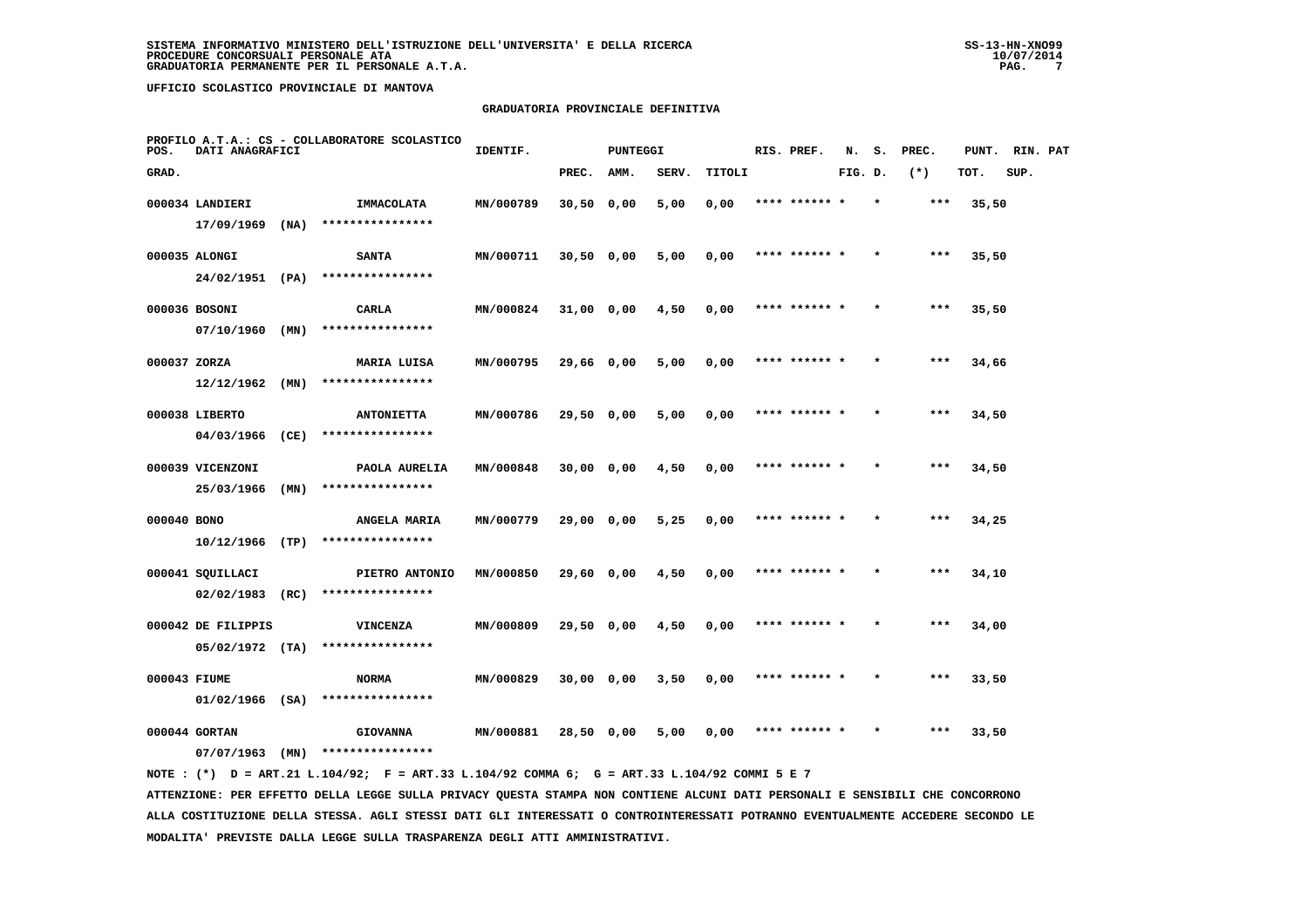## **GRADUATORIA PROVINCIALE DEFINITIVA**

| POS.         | DATI ANAGRAFICI  |      | PROFILO A.T.A.: CS - COLLABORATORE SCOLASTICO | IDENTIF.  |              | PUNTEGGI |       |        | RIS. PREF.    | N.      | s.      | PREC. | PUNT. | RIN. PAT |  |
|--------------|------------------|------|-----------------------------------------------|-----------|--------------|----------|-------|--------|---------------|---------|---------|-------|-------|----------|--|
| GRAD.        |                  |      |                                               |           | PREC.        | AMM.     | SERV. | TITOLI |               | FIG. D. |         | $(*)$ | TOT.  | SUP.     |  |
|              | 000045 CELLAMARE |      | MARIA                                         | MN/000827 | 29,00 0,00   |          | 4,50  | 0,00   | **** ****** * |         | $\star$ | ***   | 33,50 |          |  |
|              | 16/09/1961       | (BR) | ****************                              |           |              |          |       |        |               |         |         |       |       |          |  |
|              | 000046 NACCARATO |      | <b>DONATELLA</b>                              | MN/000838 | 29,00 0,00   |          | 4,50  | 0,00   | **** ******   |         |         | $***$ | 33,50 |          |  |
|              | 26/03/1986       | (CS) | ****************                              |           |              |          |       |        |               |         |         |       |       |          |  |
|              | 000047 MAGNONE   |      | <b>ALBINA</b>                                 | MN/000833 | $28,50$ 0,00 |          | 5,00  | 0,00   | **** ****** * |         | $\star$ | ***   | 33,50 |          |  |
|              | 27/12/1981       | (EE) | ****************                              |           |              |          |       |        |               |         |         |       |       |          |  |
| 000048 RAIA  |                  |      | <b>RAFFAELLA</b>                              | MN/000790 | 28,50 0,00   |          | 4,50  | 0,00   | **** ****** * |         |         | ***   | 33,00 |          |  |
|              | 05/11/1973       | (NA) | ****************                              |           |              |          |       |        |               |         |         |       |       |          |  |
|              | 000049 SCARFONE  |      | <b>FILOMENA</b>                               | MN/000768 | 28,50 0,00   |          | 4,50  | 0,00   | **** ****** * |         |         | $***$ | 33,00 |          |  |
|              | 06/09/1966       | (KR) | ****************                              |           |              |          |       |        |               |         |         |       |       |          |  |
| 000050 FINI  |                  |      | <b>ANNA RITA</b>                              | MN/000813 | 28,00 0,00   |          | 5,00  | 0,00   | **** ****** * |         | $\star$ | $***$ | 33,00 |          |  |
|              | 15/12/1967       | (FE) | ****************                              |           |              |          |       |        |               |         |         |       |       |          |  |
|              | 000051 BOLDRINI  |      | <b>ANGIOLINA</b>                              | MN/000823 | 28,50 0,00   |          | 4,50  | 0,00   |               |         |         | $***$ | 33,00 |          |  |
|              | 18/05/1961       | (BS) | ****************                              |           |              |          |       |        |               |         |         |       |       |          |  |
|              | 000052 DE LUCA   |      | <b>CARMINE</b>                                | MN/000855 | $27,50$ 0,00 |          | 5,00  | 0,00   | **** ****** * |         |         | $***$ | 32,50 |          |  |
|              | 01/11/1968       | (CS) | ****************                              |           |              |          |       |        |               |         |         |       |       |          |  |
|              | 000053 GANZERLI  |      | <b>DANIELA</b>                                | MN/000799 | 28,00 0,00   |          | 4,50  | 0,00   | **** ****** * |         |         | $***$ | 32,50 |          |  |
|              | 06/08/1960       | (MN) | ****************                              |           |              |          |       |        |               |         |         |       |       |          |  |
|              | 000054 SOMENZI   |      | ANNA MARIA                                    | MN/000847 | 28,00 0,00   |          | 4,50  | 0,00   | **** ****** * |         |         | $***$ | 32,50 |          |  |
|              | 09/01/1965 (CR)  |      | ****************                              |           |              |          |       |        |               |         |         |       |       |          |  |
| 000055 RUSSO |                  |      | TERESA<br>****************                    | MN/000845 | 28,50 0,00   |          | 4,00  | 0,00   |               |         |         | ***   | 32,50 |          |  |
|              | 11/06/1954       | (KR) |                                               |           |              |          |       |        |               |         |         |       |       |          |  |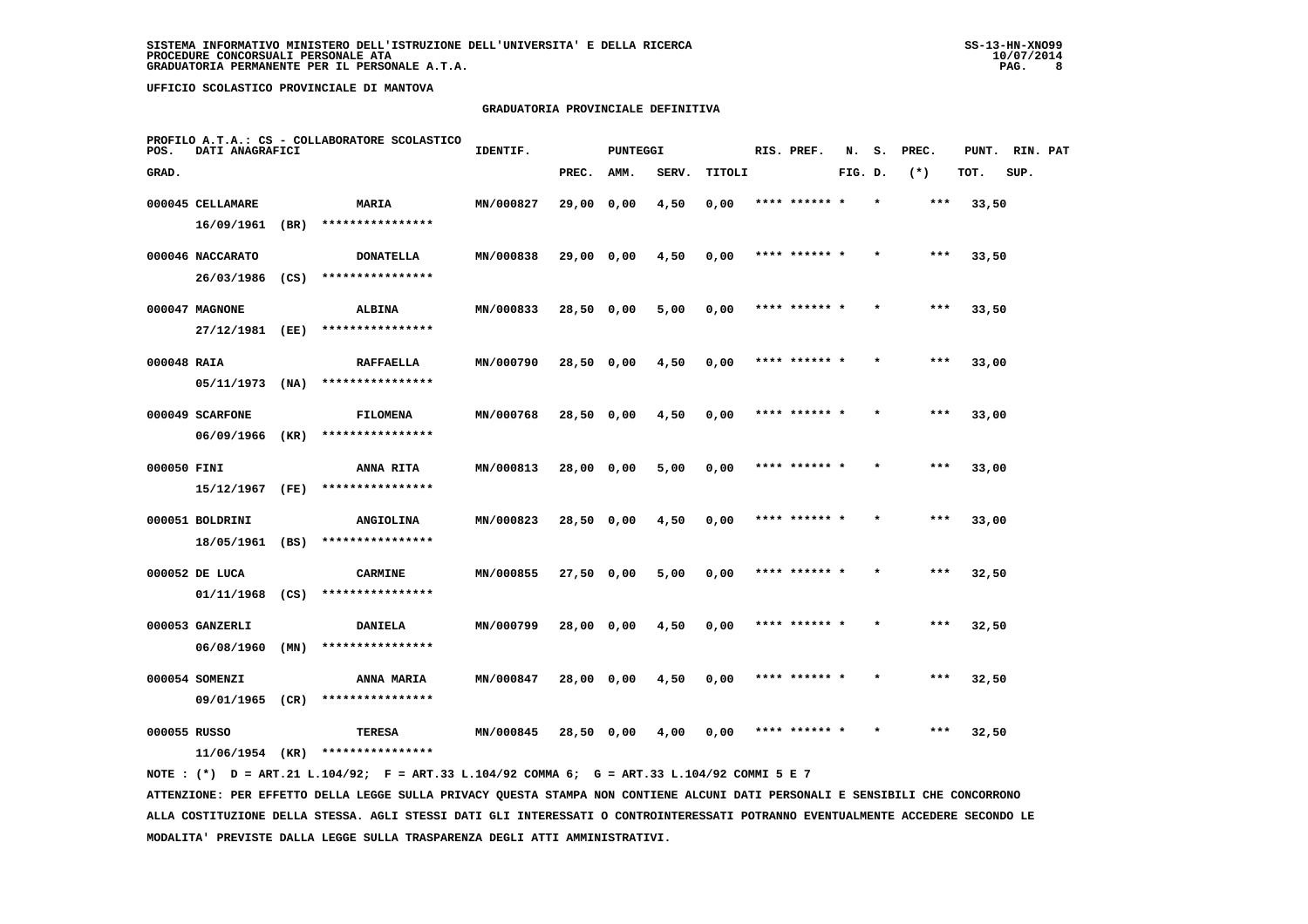### **GRADUATORIA PROVINCIALE DEFINITIVA**

| POS.        | DATI ANAGRAFICI   |      | PROFILO A.T.A.: CS - COLLABORATORE SCOLASTICO | IDENTIF.  |              | PUNTEGGI |       |        | RIS. PREF.    | N.      | s.      | PREC. | PUNT. | RIN. PAT |  |
|-------------|-------------------|------|-----------------------------------------------|-----------|--------------|----------|-------|--------|---------------|---------|---------|-------|-------|----------|--|
| GRAD.       |                   |      |                                               |           | PREC.        | AMM.     | SERV. | TITOLI |               | FIG. D. |         | $(*)$ | TOT.  | SUP.     |  |
|             | 000056 DE LUCA    |      | <b>CARMELA</b>                                | MN/000767 | 27,77 0,00   |          | 4,50  | 0,00   | **** ****** * |         | $\star$ | ***   | 32,27 |          |  |
|             | 18/09/1963        | (NA) | ****************                              |           |              |          |       |        |               |         |         |       |       |          |  |
|             | 000057 TASINATO   |      | <b>MARIA ROSA</b>                             | MN/000793 | 27,50 0,00   |          | 4,50  | 0,00   | **** ******   |         |         | $***$ | 32,00 |          |  |
|             | 23/08/1958        | (MN) | ****************                              |           |              |          |       |        |               |         |         |       |       |          |  |
|             | 000058 BOSCHINI   |      | <b>ROMANA</b>                                 | MN/000756 | $27,50$ 0,00 |          | 4,50  | 0,00   | **** ****** * |         | $\star$ | ***   | 32,00 |          |  |
|             | 19/12/1960        | (MN) | ****************                              |           |              |          |       |        |               |         |         |       |       |          |  |
|             | 000059 DEL PRETE  |      | VINCENZA                                      | MN/000909 | 27,00 0,00   |          | 4,50  | 0,00   | **** ****** * |         |         | ***   | 31,50 |          |  |
|             | 17/06/1976        | (LE) | ****************                              |           |              |          |       |        |               |         |         |       |       |          |  |
|             | 000060 MARABETI   |      | <b>FRANCESCA</b>                              | MN/000759 | 26,50 0,00   |          | 4,50  | 0,00   | **** ****** * |         |         | $***$ | 31,00 |          |  |
|             | $10/06/1976$ (PA) |      | ****************                              |           |              |          |       |        |               |         |         |       |       |          |  |
|             | 000061 COMUNIAN   |      | VILMA                                         | MN/000805 | 26,29 0,00   |          | 4,50  | 0,00   | **** ****** * |         | $\star$ | $***$ | 30,79 |          |  |
|             | 18/10/1959        | (MN) | ****************                              |           |              |          |       |        |               |         |         |       |       |          |  |
| 000062 KOCI |                   |      | <b>ASIJE</b>                                  | MN/000880 | 25,90 0,00   |          | 4,50  | 0,00   |               |         |         | $***$ | 30,40 |          |  |
|             | 18/11/1967        | (EE) | ****************                              |           |              |          |       |        |               |         |         |       |       |          |  |
|             | 000063 BRUNO      |      | <b>GENOVEFFA</b>                              | MN/000802 | $25,35$ 0,00 |          | 5,00  | 0,00   | **** ****** * |         |         | $***$ | 30,35 |          |  |
|             | 28/09/1969        | (CS) | ****************                              |           |              |          |       |        |               |         |         |       |       |          |  |
|             | 000064 FIOCCOLA   |      | <b>CARMELA</b>                                | MN/000792 | 26,70 0,00   |          | 3,50  | 0,00   | **** ****** * |         |         | $***$ | 30,20 |          |  |
|             | 21/01/1952        | (NA) | ****************                              |           |              |          |       |        |               |         |         |       |       |          |  |
|             | 000065 FARINAZZO  |      | <b>ANNALISA</b>                               | MN/000807 | 24,50 0,00   |          | 4,50  | 0,00   | **** ****** * |         |         | $***$ | 29,00 |          |  |
|             | 14/09/1962        | (VR) | ****************                              |           |              |          |       |        |               |         |         |       |       |          |  |
|             | 000066 BENATTI    |      | <b>EVA</b><br>****************                | MN/000868 | 24,50 0,00   |          | 4,50  | 0,00   |               |         |         | ***   | 29,00 |          |  |
|             | 20/07/1961        | (MN) |                                               |           |              |          |       |        |               |         |         |       |       |          |  |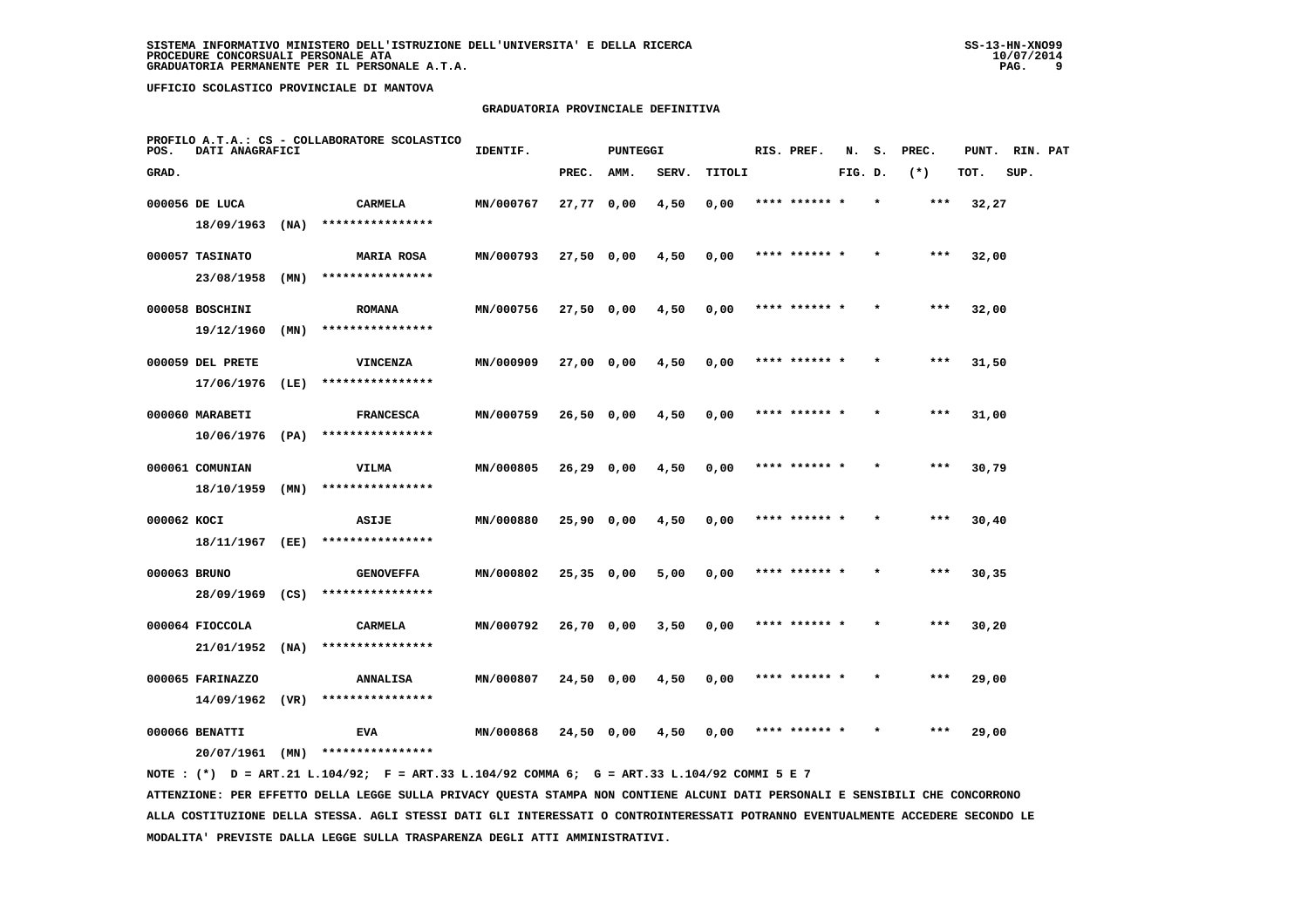### **GRADUATORIA PROVINCIALE DEFINITIVA**

| POS.         | DATI ANAGRAFICI  |      | PROFILO A.T.A.: CS - COLLABORATORE SCOLASTICO | IDENTIF.  |              | <b>PUNTEGGI</b> |       |        |  | RIS. PREF.    | N.      | s. | PREC. | PUNT. | RIN. PAT |  |
|--------------|------------------|------|-----------------------------------------------|-----------|--------------|-----------------|-------|--------|--|---------------|---------|----|-------|-------|----------|--|
| GRAD.        |                  |      |                                               |           | PREC.        | AMM.            | SERV. | TITOLI |  |               | FIG. D. |    | $(*)$ | TOT.  | SUP.     |  |
|              | 000067 FERRARI   |      | LORELLA                                       | MN/000783 | 24,50 0,00   |                 | 4,50  | 0,00   |  | **** ****** * |         |    | $***$ | 29,00 |          |  |
|              | 23/07/1960       | (MN) | ****************                              |           |              |                 |       |        |  |               |         |    |       |       |          |  |
|              | 000068 RIGHETTI  |      | <b>ELENA</b>                                  | MN/000846 | 24,00 0,00   |                 | 4,50  | 0,00   |  | **** ****** * |         |    | $***$ | 28,50 |          |  |
|              | 26/05/1965       | (MN) | ****************                              |           |              |                 |       |        |  |               |         |    |       |       |          |  |
|              | 000069 SANZONE   |      | MARIA                                         | MN/000843 | 24,05 0,00   |                 | 4,00  | 0,00   |  | **** ****** * |         |    | ***   | 28,05 |          |  |
|              | 28/07/1961       | (CS) | ****************                              |           |              |                 |       |        |  |               |         |    |       |       |          |  |
|              | 000070 GIAFFREDA |      | CINZIA                                        | MN/000800 | 23,00 0,00   |                 | 4,00  | 0,00   |  | **** ****** * |         |    | ***   | 27,00 |          |  |
|              | 04/04/1966       | (BR) | ****************                              |           |              |                 |       |        |  |               |         |    |       |       |          |  |
|              | 000071 GABRIELLI |      | <b>SABRINA</b>                                | MN/000797 | $25,15$ 0,00 |                 | 1,50  | 0,00   |  | **** ****** * |         |    | $***$ | 26,65 |          |  |
|              | 20/11/1974       | (RM) | ****************                              |           |              |                 |       |        |  |               |         |    |       |       |          |  |
|              | 000072 PASQUALI  |      | LUCIA                                         | MN/000885 | $22,65$ 0,00 |                 | 4,00  | 0,00   |  | **** ****** * |         |    | $***$ | 26,65 |          |  |
|              | 13/12/1956       | (MN) | ****************                              |           |              |                 |       |        |  |               |         |    |       |       |          |  |
|              | 000073 CATILLO   |      | <b>ROSA</b>                                   | MN/000878 | 22,05 0,00   |                 | 4,50  | 0,00   |  | **** ****** * |         |    | $***$ | 26,55 |          |  |
|              | 22/02/1965       | (BN) | ****************                              |           |              |                 |       |        |  |               |         |    |       |       |          |  |
|              | 000074 GOTTARDI  |      | <b>SABRINA</b>                                | MN/000830 | 26,00 0,00   |                 | 0,50  | 0,00   |  |               |         |    | $***$ | 26,50 |          |  |
|              | 17/09/1967       | (MN) | ****************                              |           |              |                 |       |        |  |               |         |    |       |       |          |  |
| 000075 MAZZA |                  |      | <b>MARIA ROSARIA</b>                          | MN/000871 | $22,00$ 0,00 |                 | 4,50  | 0,00   |  | **** ****** * |         |    | ***   | 26,50 |          |  |
|              | 27/07/1960       | (NA) | ****************                              |           |              |                 |       |        |  |               |         |    |       |       |          |  |
|              | 000076 CAVALLINI |      | LAURA                                         | MN/000882 | 22,00 0,00   |                 | 4,00  | 0,00   |  | **** ****** * |         |    | $***$ | 26,00 |          |  |
|              | 30/08/1964       | (MN) | ****************                              |           |              |                 |       |        |  |               |         |    |       |       |          |  |
|              | 000077 LAURINI   |      | LAURA<br>****************                     | MN/000874 | 21,00 0,00   |                 | 5,00  | 0,00   |  | **** ****** * |         |    | ***   | 26,00 |          |  |
|              | 25/07/1965       | (MN) |                                               |           |              |                 |       |        |  |               |         |    |       |       |          |  |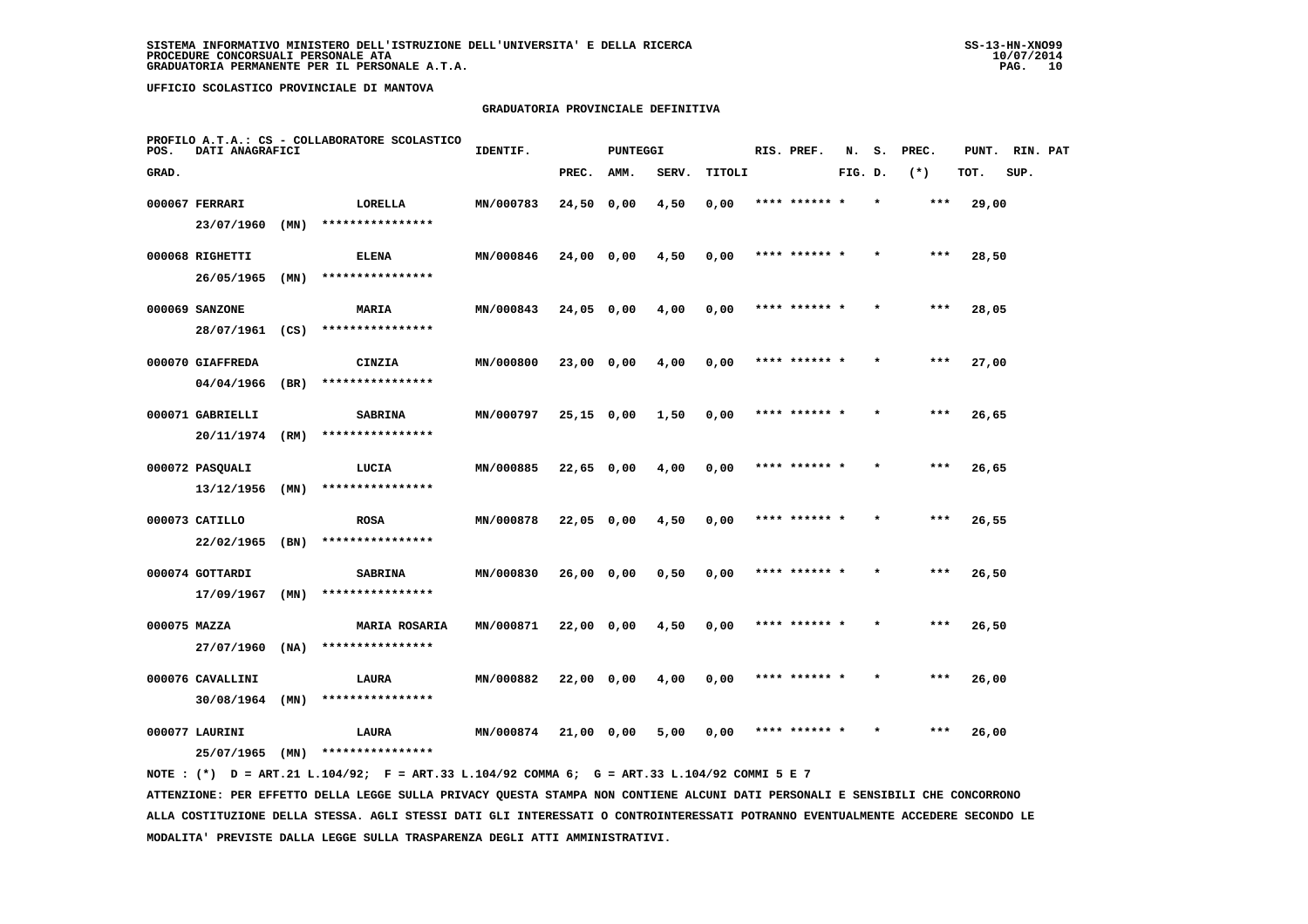### **GRADUATORIA PROVINCIALE DEFINITIVA**

| POS.        | DATI ANAGRAFICI      |      | PROFILO A.T.A.: CS - COLLABORATORE SCOLASTICO | IDENTIF.  |              | <b>PUNTEGGI</b> |       |        |  | RIS. PREF.    | N.      | s. | PREC. | PUNT. | RIN. PAT |  |
|-------------|----------------------|------|-----------------------------------------------|-----------|--------------|-----------------|-------|--------|--|---------------|---------|----|-------|-------|----------|--|
| GRAD.       |                      |      |                                               |           | PREC.        | AMM.            | SERV. | TITOLI |  |               | FIG. D. |    | $(*)$ | TOT.  | SUP.     |  |
|             | 000078 MAZZARELLA    |      | <b>MARIA GRAZIA</b>                           | MN/000834 | $20,00$ 0,00 |                 | 5,85  | 0,00   |  | **** ******   |         |    | ***   | 25,85 |          |  |
|             | 14/11/1958           | (CE) | ****************                              |           |              |                 |       |        |  |               |         |    |       |       |          |  |
|             | 000079 GUERRESCHI    |      | MANUELA                                       | MN/000870 | $21,65$ 0,00 |                 | 3,50  | 0,00   |  | **** ****** * |         |    | ***   | 25,15 |          |  |
|             | $17/09/1965$ (MN)    |      | ****************                              |           |              |                 |       |        |  |               |         |    |       |       |          |  |
|             | 000080 AROLDI NODARI |      | <b>ARTURA</b>                                 | MN/000596 | $24,50$ 0,00 |                 | 0,50  | 0,00   |  | **** ****** * |         |    | $***$ | 25,00 |          |  |
|             | $21/04/1957$ (MN)    |      | ****************                              |           |              |                 |       |        |  |               |         |    |       |       |          |  |
|             | 000081 TAFFURELLI    |      | <b>MICHELA</b>                                | MN/000851 | 20,550,00    |                 | 3,50  | 0,00   |  | **** ****** * |         |    | ***   | 24,05 |          |  |
|             | 20/08/1967           | (CR) | ****************                              |           |              |                 |       |        |  |               |         |    |       |       |          |  |
|             | 000082 GRIGIONI      |      | LOREDANA                                      | MN/000113 | 23,80 0,00   |                 | 0,00  | 0,00   |  | **** ****** * |         |    | $***$ | 23,80 |          |  |
|             | 20/03/1954           | (MN) | ****************                              |           |              |                 |       |        |  |               |         |    |       |       |          |  |
|             | 000083 TARALLO       |      | <b>MARIA STELLA</b>                           | MN/000916 | 18,50 0,00   |                 | 5,00  | 0,00   |  |               |         |    | ***   | 23,50 |          |  |
|             | 21/01/1986 (AG)      |      | ****************                              |           |              |                 |       |        |  |               |         |    |       |       |          |  |
|             | 000084 SARTOR        |      | <b>FABRIZIO</b>                               | MN/000664 | 22,90 0,00   |                 | 0,00  | 0,00   |  | **** ****** * |         |    | ***   | 22,90 |          |  |
|             | 21/07/1962 (TO)      |      | ****************                              |           |              |                 |       |        |  |               |         |    |       |       |          |  |
|             | 000085 PETRANCA      |      | ANNA                                          | MN/000872 | 19,50 0,00   |                 | 3,00  | 0,00   |  | **** ****** * |         |    | ***   | 22,50 |          |  |
|             | 10/10/1960           | (LE) | ****************                              |           |              |                 |       |        |  |               |         |    |       |       |          |  |
|             | 000086 DONNARUMMA    |      | <b>FIORAVANTE</b>                             | MN/000709 | 22,05 0,00   |                 | 0,00  | 0,00   |  | **** ****** * |         |    | $***$ | 22,05 |          |  |
|             | 04/10/1978           | (SA) | ****************                              |           |              |                 |       |        |  |               |         |    |       |       |          |  |
| 000087 AZZI |                      |      | <b>ROBERTA</b>                                | MN/000904 | 17,60 0,00   |                 | 4,00  | 0,00   |  | **** ****** * |         |    | $***$ | 21,60 |          |  |
|             | $02/09/1971$ (MN)    |      | ****************                              |           |              |                 |       |        |  |               |         |    |       |       |          |  |
|             | 000088 GIORDANO      |      | <b>GIUSEPPINA</b><br>****************         | MN/000869 | 17,00 0,00   |                 | 4,50  | 0.00   |  | **** ******   |         |    | ***   | 21,50 |          |  |
|             | 04/01/1969           | (MN) |                                               |           |              |                 |       |        |  |               |         |    |       |       |          |  |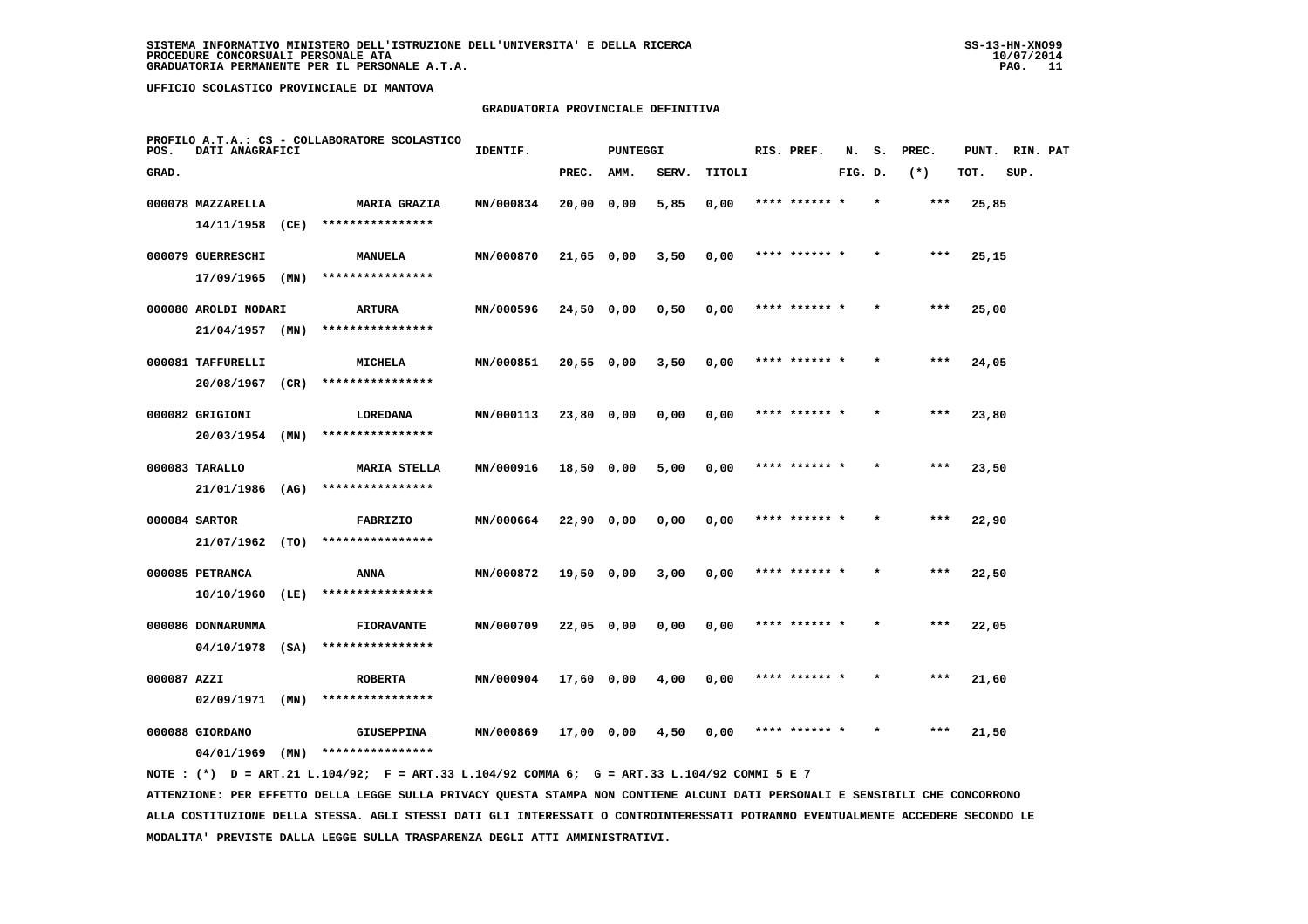### **GRADUATORIA PROVINCIALE DEFINITIVA**

| POS.         | DATI ANAGRAFICI   |      | PROFILO A.T.A.: CS - COLLABORATORE SCOLASTICO | IDENTIF.  |              | <b>PUNTEGGI</b> |       |        | RIS. PREF.    | N.      | s.      | PREC. | PUNT. | RIN. PAT |  |
|--------------|-------------------|------|-----------------------------------------------|-----------|--------------|-----------------|-------|--------|---------------|---------|---------|-------|-------|----------|--|
| GRAD.        |                   |      |                                               |           | PREC.        | AMM.            | SERV. | TITOLI |               | FIG. D. |         | $(*)$ | TOT.  | SUP.     |  |
| 000089 BALDI |                   |      | <b>VANNA</b>                                  | MN/000905 | $16,50$ 0,00 |                 | 4,50  | 0,00   | **** ****** * |         | $\star$ | $***$ | 21,00 |          |  |
|              | 01/04/1969        | (MN) | ****************                              |           |              |                 |       |        |               |         |         |       |       |          |  |
|              | 000090 SANDRINI   |      | <b>GIANCARLO</b>                              | MN/000952 | $16,10$ 0,00 |                 | 4,00  | 0,00   | **** ****** * |         |         | $***$ | 20,10 |          |  |
|              | 11/08/1958        | (MN) | ****************                              |           |              |                 |       |        |               |         |         |       |       |          |  |
|              | 000091 GIOVANNINI |      | <b>ELISA</b>                                  | MN/000780 | 20,00 0,00   |                 | 0,00  | 0,00   | **** ****** * |         |         | $***$ | 20,00 |          |  |
|              | 17/06/1951        | (MN) | ****************                              |           |              |                 |       |        |               |         |         |       |       |          |  |
|              | 000092 NUCITO     |      | <b>ROBERTO</b>                                | MN/000913 | 15,90 0,00   |                 | 4,00  | 0,00   | **** ****** * |         |         | $***$ | 19,90 |          |  |
|              | 21/05/1964 (CS)   |      | ****************                              |           |              |                 |       |        |               |         |         |       |       |          |  |
|              | 000093 BENEDINI   |      | CRISTINA                                      | MN/000945 | $16,20$ 0,00 |                 | 3,50  | 0,00   | **** ****** * |         |         | $***$ | 19,70 |          |  |
|              | 16/01/1966        | (MN) | ****************                              |           |              |                 |       |        |               |         |         |       |       |          |  |
| 000094 IEMBO |                   |      | <b>FRANCESCO</b>                              | MN/000361 | 19,60 0,00   |                 | 0,00  | 0,00   |               |         |         | $***$ | 19,60 |          |  |
|              | 11/05/1968        | (KR) | ****************                              |           |              |                 |       |        |               |         |         |       |       |          |  |
| 000095 SIRNA |                   |      | <b>CONCETTA</b>                               | MN/000295 | $19,55$ 0,00 |                 | 0,00  | 0,00   | **** ******   |         |         | ***   | 19,55 |          |  |
|              | 28/01/1953 (SR)   |      | ****************                              |           |              |                 |       |        |               |         |         |       |       |          |  |
|              | 000096 FAGGIONATO |      | <b>DEBORA</b>                                 | MN/000948 | $15,50$ 0,00 |                 | 4,00  | 0,00   | **** ****** * |         |         | ***   | 19,50 |          |  |
|              | 17/08/1974        | (MN) | ****************                              |           |              |                 |       |        |               |         |         |       |       |          |  |
|              | 000097 CODOGNATO  |      | <b>ALBERTA</b>                                | MN/000766 | 16,00 0,00   |                 | 3,00  | 0,00   | **** ****** * |         |         | ***   | 19,00 |          |  |
|              | 13/04/1962        | (MN) | ****************                              |           |              |                 |       |        |               |         |         |       |       |          |  |
| 000098 MUTO  |                   |      | <b>FRANCESCO</b>                              | MN/000622 | 19,00 0,00   |                 | 0,00  | 0,00   | **** ****** * |         |         | $***$ | 19,00 |          |  |
|              | 09/08/1960        | (KR) | ****************                              |           |              |                 |       |        |               |         |         |       |       |          |  |
|              | 000099 LA MARCA   |      | <b>CARMELA</b>                                | MN/000949 | 14,65 0,00   |                 | 4,00  | 0,00   |               |         |         | ***   | 18,65 |          |  |
|              | 27/08/1966        | (NA) | ****************                              |           |              |                 |       |        |               |         |         |       |       |          |  |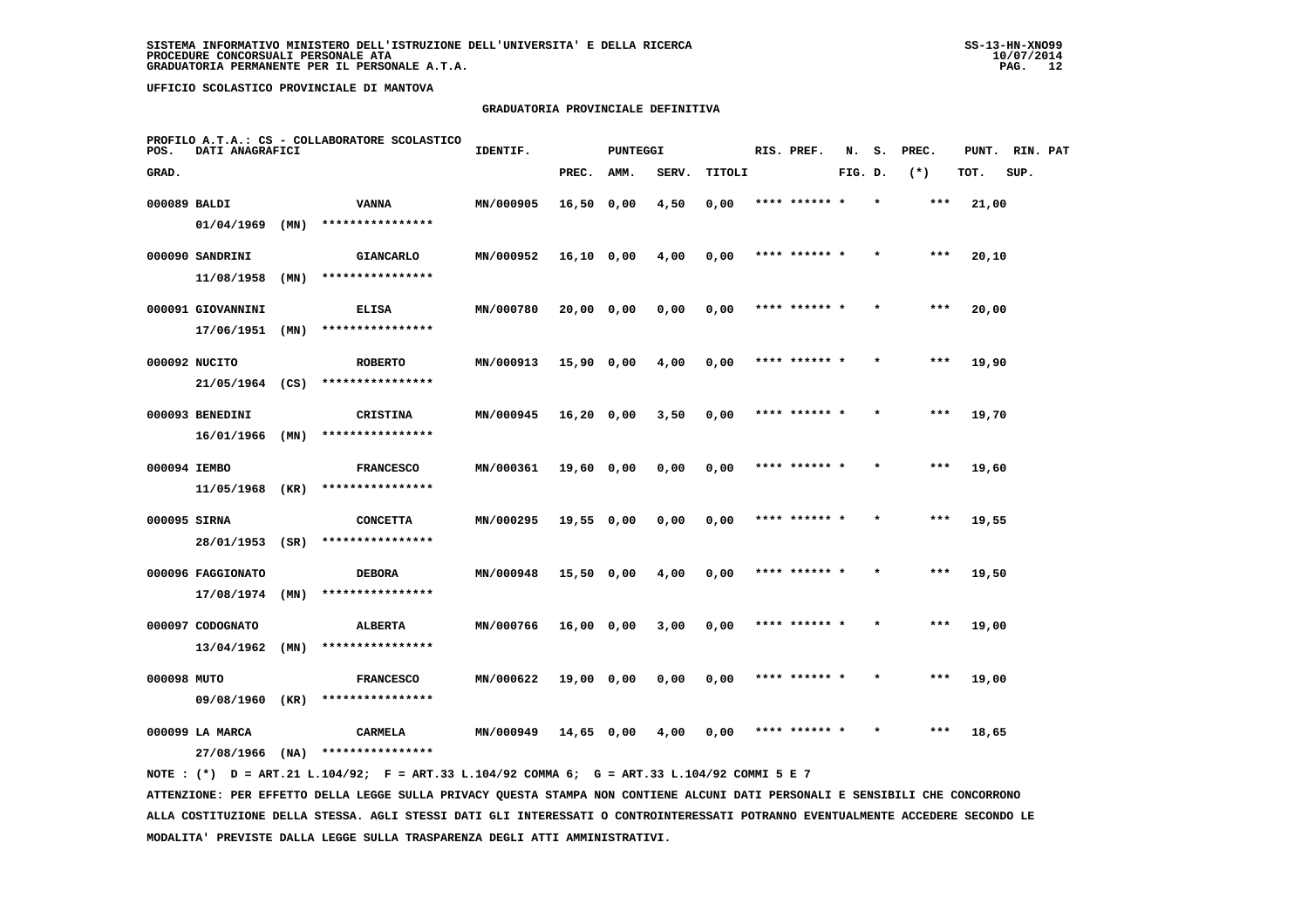### **GRADUATORIA PROVINCIALE DEFINITIVA**

| PROFILO A.T.A.: CS - COLLABORATORE SCOLASTICO<br>POS.<br>DATI ANAGRAFICI |                                  |      |                                      | IDENTIF.<br><b>PUNTEGGI</b> |              |      |                       |        |  | RIS. PREF.    |         | s. | PREC. | PUNT. | RIN. PAT |  |
|--------------------------------------------------------------------------|----------------------------------|------|--------------------------------------|-----------------------------|--------------|------|-----------------------|--------|--|---------------|---------|----|-------|-------|----------|--|
| GRAD.                                                                    |                                  |      |                                      |                             | PREC.        | AMM. | SERV.                 | TITOLI |  |               | FIG. D. |    | $(*)$ | TOT.  | SUP.     |  |
|                                                                          | 000100 MARANO                    |      | <b>ANTONIO</b>                       | MN/000965                   |              |      | $0,00$ $0,00$ $16,55$ | 2,00   |  | **** ****** * |         |    | $***$ | 18,55 |          |  |
|                                                                          | 04/08/1980                       | (CS) | ****************                     |                             |              |      |                       |        |  |               |         |    |       |       |          |  |
|                                                                          | 000101 DAINOTTO                  |      | <b>FRANCESCA</b>                     | MN/000784                   | 16,00 0,00   |      | 2,50                  | 0,00   |  | **** ****** * |         |    | $***$ | 18,50 |          |  |
|                                                                          | 30/01/1978                       | (AG) | ****************                     |                             |              |      |                       |        |  |               |         |    |       |       |          |  |
|                                                                          | 000102 MANUELE                   |      | VITO                                 | MN/000911                   | 16,70 0,00   |      | 1,80                  | 0,00   |  | **** ****** * |         |    | ***   | 18,50 |          |  |
|                                                                          | 26/02/1963                       | (EN) | ****************                     |                             |              |      |                       |        |  |               |         |    |       |       |          |  |
|                                                                          | 000103 FINESSO                   |      | CLAUDIA                              | MN/000110                   | 18,50 0,00   |      | 0,00                  | 0,00   |  | **** ****** * |         |    | ***   | 18,50 |          |  |
|                                                                          | 11/04/1959                       | (MN) | ****************                     |                             |              |      |                       |        |  |               |         |    |       |       |          |  |
|                                                                          | 000104 PROCOPIO                  |      | MARGHERITA                           | MN/000951                   | 14,00 0,00   |      | 4,00                  | 0,00   |  | **** ****** * |         |    | $***$ | 18,00 |          |  |
|                                                                          | 19/01/1972                       | (KR) | ****************                     |                             |              |      |                       |        |  |               |         |    |       |       |          |  |
|                                                                          | 000105 ALIBRANDI                 |      | RITA                                 | MN/000941                   | $16,25$ 0,00 |      | 1,50                  | 0,00   |  | **** ****** * |         |    | $***$ | 17,75 |          |  |
|                                                                          | 04/06/1970                       | (TO) | ****************                     |                             |              |      |                       |        |  |               |         |    |       |       |          |  |
|                                                                          | 000106 TOFFANIN<br>20/12/1967    | (MN) | <b>ELEONORA</b><br>****************  | MN/000953                   | $14,50$ 0,00 |      | 3,00                  | 0,00   |  | **** ****** * |         |    | $***$ | 17,50 |          |  |
|                                                                          |                                  |      |                                      |                             |              |      |                       |        |  |               |         |    |       |       |          |  |
| 000107 ALEO                                                              | $10/10/1963$ (TP)                |      | <b>FRANCESCA</b><br>**************** | MN/000903                   | 15,53 0,00   |      | 1,80                  | 0,00   |  |               |         |    | ***   | 17,33 |          |  |
|                                                                          |                                  |      |                                      |                             |              |      |                       |        |  |               |         |    |       |       |          |  |
|                                                                          | 000108 DEL GIUDICE<br>20/11/1987 | (NA) | <b>ALFONSO</b><br>****************   | MN/000962                   |              |      | $0,00$ $0,00$ $13,32$ | 3,50   |  | **** ****** * |         |    | ***   | 16,82 |          |  |
|                                                                          |                                  |      |                                      |                             |              |      |                       |        |  |               |         |    |       |       |          |  |
|                                                                          | 000109 TROMBETTA<br>17/08/1962   | (PA) | ANNA<br>****************             | MN/000971                   |              |      | $0,00$ $0,00$ $13,60$ | 3,00   |  | **** ****** * |         |    | ***   | 16,60 |          |  |
|                                                                          |                                  |      |                                      |                             |              |      |                       |        |  | **** ****** * |         |    | ***   |       |          |  |
|                                                                          | 000110 ALLOCCA<br>28/03/1955     | (NA) | CARMELA<br>****************          | MN/000959                   |              |      | $0,00$ $0,00$ $14,50$ | 2,00   |  |               |         |    |       | 16,50 |          |  |
|                                                                          |                                  |      |                                      |                             |              |      |                       |        |  |               |         |    |       |       |          |  |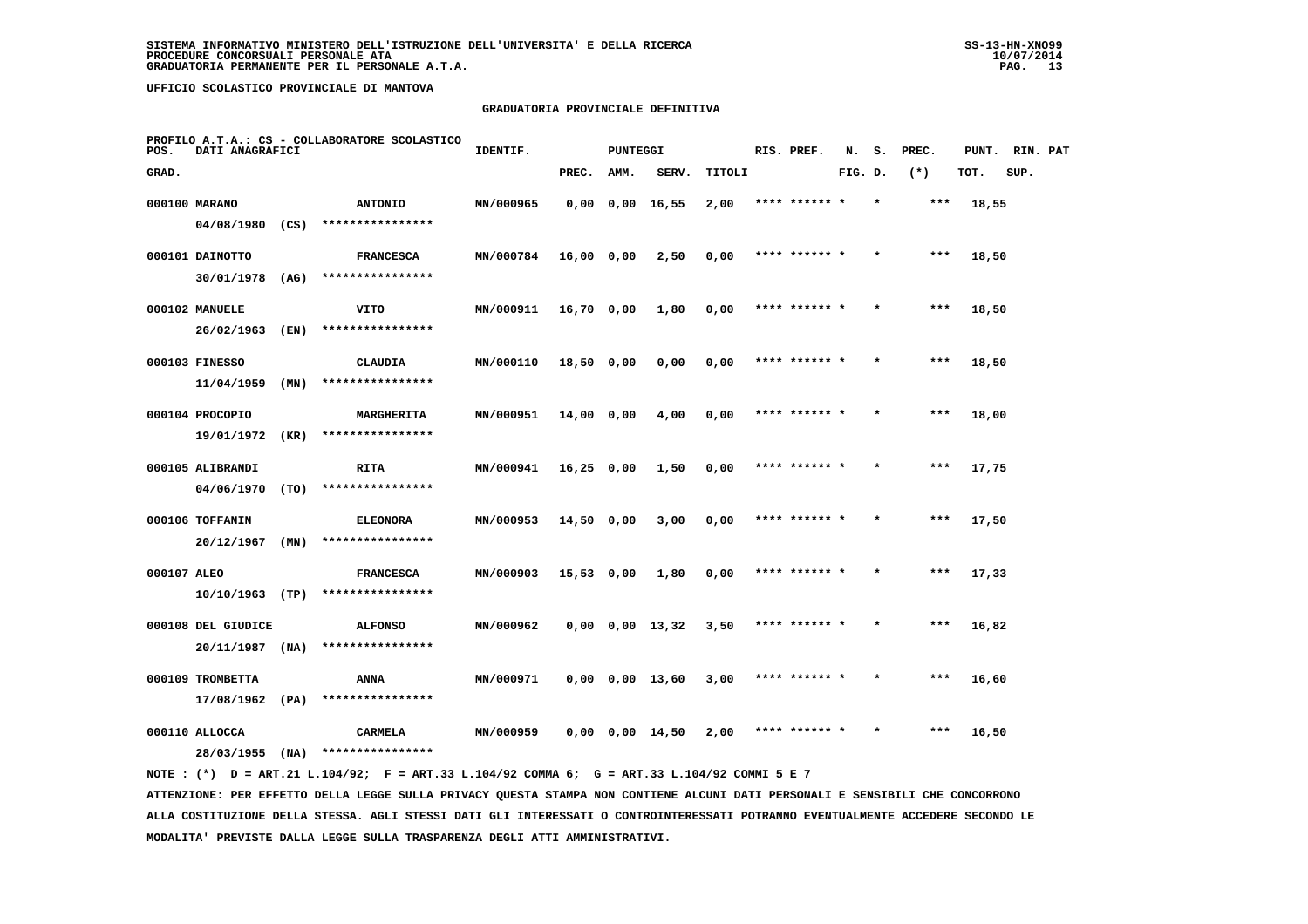### **GRADUATORIA PROVINCIALE DEFINITIVA**

| PROFILO A.T.A.: CS - COLLABORATORE SCOLASTICO<br>POS.<br>DATI ANAGRAFICI |                   |      | IDENTIF.<br><b>PUNTEGGI</b> |           |              |      |                       | RIS. PREF. | N.            | s.      | PREC.   | PUNT. | RIN. PAT |      |  |
|--------------------------------------------------------------------------|-------------------|------|-----------------------------|-----------|--------------|------|-----------------------|------------|---------------|---------|---------|-------|----------|------|--|
| GRAD.                                                                    |                   |      |                             |           | PREC.        | AMM. | SERV.                 | TITOLI     |               | FIG. D. |         | $(*)$ | TOT.     | SUP. |  |
|                                                                          | 000111 CORASINITI |      | <b>TIZIANA</b>              | MN/000946 | 12,70 0,00   |      | 3,50                  | 0,00       | **** ****** * |         | $\star$ | $***$ | 16,20    |      |  |
|                                                                          | 16/02/1983        | (CZ) | ****************            |           |              |      |                       |            |               |         |         |       |          |      |  |
|                                                                          | 000112 BOTTURA    |      | <b>SABRINA</b>              | MN/000961 |              |      | $0,00$ $0,00$ $14,00$ | 2,00       | **** ****** * |         |         | $***$ | 16,00    |      |  |
|                                                                          | 18/02/1971 (VR)   |      | ****************            |           |              |      |                       |            |               |         |         |       |          |      |  |
|                                                                          | 000113 FOLINO     |      | <b>ROSA</b>                 | MN/000964 |              |      | $0,00$ $0,00$ $14,00$ | 2,00       | **** ****** * |         |         | $***$ | 16,00    |      |  |
|                                                                          | 28/12/1965        | (CZ) | ****************            |           |              |      |                       |            |               |         |         |       |          |      |  |
|                                                                          | 000114 ZAFFANELLA |      | <b>SANDRA</b>               | MN/000461 | 15,94 0,00   |      | 0,00                  | 0,00       | **** ****** * |         |         | $***$ | 15,94    |      |  |
|                                                                          | 16/09/1965        | (MN) | ****************            |           |              |      |                       |            |               |         |         |       |          |      |  |
|                                                                          | 000115 RUOTOLO    |      | <b>FILOMENA</b>             | MN/000970 |              |      | $0,00$ $0,00$ $13,50$ | 2,00       | **** ****** * |         |         | $***$ | 15,50    |      |  |
|                                                                          | 15/09/1971 (EE)   |      | ****************            |           |              |      |                       |            |               |         |         |       |          |      |  |
| 000116 PACE                                                              |                   |      | LUCIA                       | MN/000966 |              |      | $0,00$ $0,00$ $13,50$ | 2,00       | **** ******   |         |         | $***$ | 15,50    |      |  |
|                                                                          | 04/06/1971 (CS)   |      | ****************            |           |              |      |                       |            |               |         |         |       |          |      |  |
|                                                                          | 000117 TRAZZI     |      | <b>RITA</b>                 | MN/000879 | $15,50$ 0,00 |      | 0,00                  | 0,00       | **** ****** * |         |         | $***$ | 15,50    |      |  |
|                                                                          | $13/12/1954$ (MN) |      | ****************            |           |              |      |                       |            |               |         |         |       |          |      |  |
|                                                                          | 000118 AWDALLA    |      | <b>ELFIN</b>                | MN/000960 |              |      | $0,00$ $0,00$ $13,00$ | 2,00       | **** ****** * |         |         | ***   | 15,00    |      |  |
|                                                                          | 20/11/1970        | (EE) | ****************            |           |              |      |                       |            |               |         |         |       |          |      |  |
|                                                                          | 000119 DONINI     |      | <b>DEBORA</b>               | MN/000963 |              |      | $0,00$ $0,00$ $13,00$ | 2,00       | **** ****** * |         |         | ***   | 15,00    |      |  |
|                                                                          | 29/07/1975        | (MN) | ****************            |           |              |      |                       |            |               |         |         |       |          |      |  |
|                                                                          | 000120 SAMPOGNARO |      | <b>STEFANIA</b>             | MN/000969 |              |      | $0,00$ $0,00$ $13,00$ | 2,00       | **** ****** * |         |         | $***$ | 15,00    |      |  |
|                                                                          | $26/10/1981$ (SR) |      | ****************            |           |              |      |                       |            |               |         |         |       |          |      |  |
|                                                                          | 000121 MORREALE   |      | <b>FABIO</b>                | MN/000912 | 13,16 0,00   |      | 1,50                  | 0,00       | **** ****** * |         |         | ***   | 14,66    |      |  |
|                                                                          | 23/06/1979        | (CL) | ****************            |           |              |      |                       |            |               |         |         |       |          |      |  |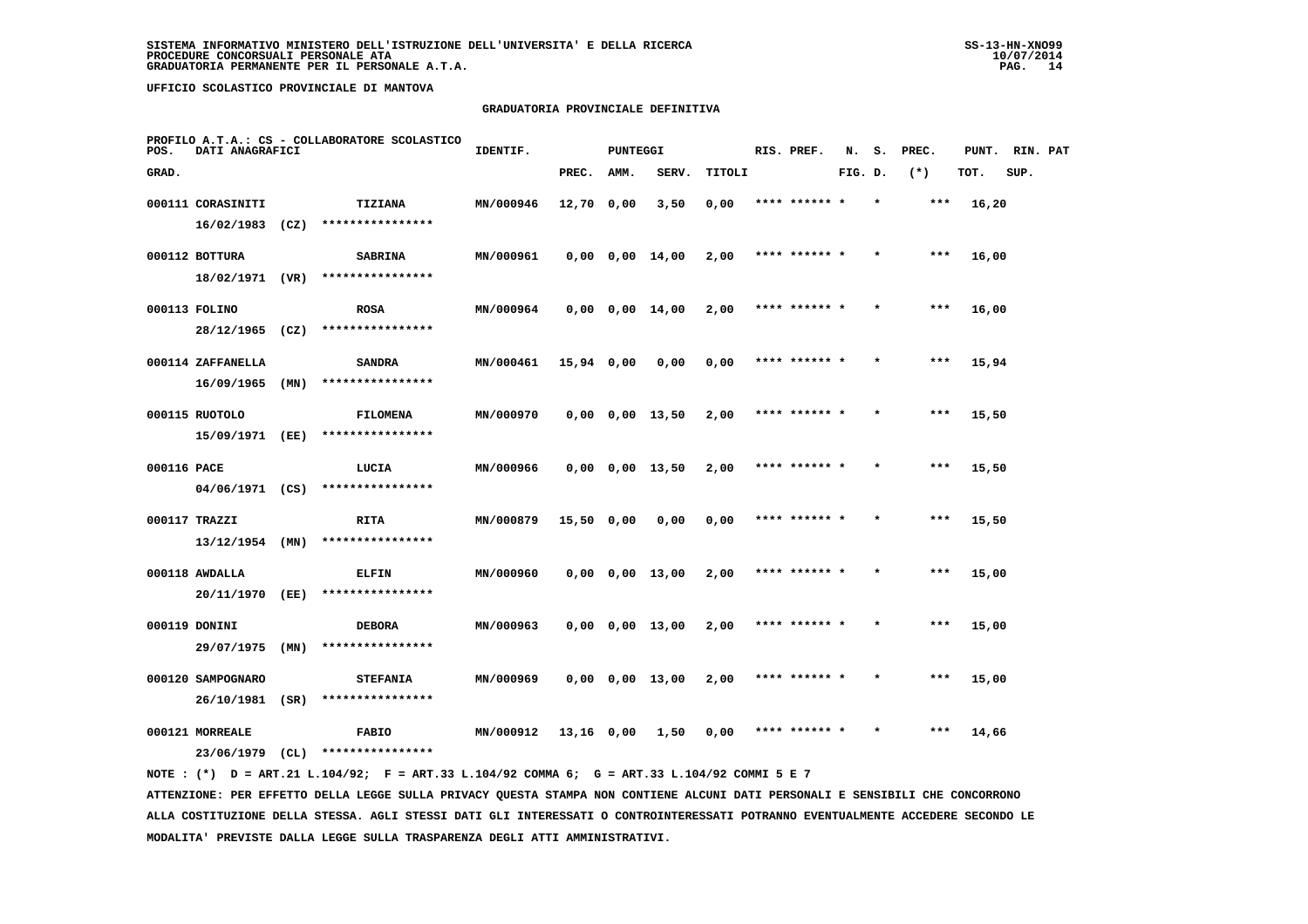### **GRADUATORIA PROVINCIALE DEFINITIVA**

| PROFILO A.T.A.: CS - COLLABORATORE SCOLASTICO<br>POS.<br>DATI ANAGRAFICI |                    |      | IDENTIF.          | <b>PUNTEGGI</b> |              | RIS. PREF. | N.                    | s.     | PREC.         | PUNT.   | RIN. PAT |       |       |      |  |
|--------------------------------------------------------------------------|--------------------|------|-------------------|-----------------|--------------|------------|-----------------------|--------|---------------|---------|----------|-------|-------|------|--|
| GRAD.                                                                    |                    |      |                   |                 | PREC.        | AMM.       | SERV.                 | TITOLI |               | FIG. D. |          | $(*)$ | TOT.  | SUP. |  |
|                                                                          | 000122 PRATICO'    |      | <b>DANIELA</b>    | MN/000691       | 14,60 0,00   |            | 0,00                  | 0,00   | **** ****** * |         |          | ***   | 14,60 |      |  |
|                                                                          | 22/03/1977         | (RC) | ****************  |                 |              |            |                       |        |               |         |          |       |       |      |  |
|                                                                          | 000123 MENEGHETTI  |      | <b>MANUELA</b>    | MN/000856       | 14,50 0,00   |            | 0,00                  | 0,00   | **** ****** * |         |          | ***   | 14,50 |      |  |
|                                                                          | 20/01/1968 (CR)    |      | ****************  |                 |              |            |                       |        |               |         |          |       |       |      |  |
|                                                                          | 000124 CHIAVEGATTI |      | LUISA             | MN/000908       | $12,80$ 0,00 |            | 1,50                  | 0,00   | **** ****** * |         |          | $***$ | 14,30 |      |  |
|                                                                          | 17/01/1975 (MN)    |      | ****************  |                 |              |            |                       |        |               |         |          |       |       |      |  |
| 000125 DENTI                                                             |                    |      | MARILENA          | MN/000752       | $13,50$ 0,00 |            | 0,00                  | 0,00   | **** ****** * |         |          | ***   | 13,50 |      |  |
|                                                                          | 27/12/1972         | (CR) | ****************  |                 |              |            |                       |        |               |         |          |       |       |      |  |
|                                                                          | 000126 BRIGANTE    |      | <b>ANNUNZIATA</b> | MN/000883       | 11,15 0,00   |            | 1,80                  | 0,00   | **** ****** * |         |          | ***   | 12,95 |      |  |
|                                                                          | $15/01/1974$ (TA)  |      | ****************  |                 |              |            |                       |        |               |         |          |       |       |      |  |
|                                                                          | 000127 MAZZOLA     |      | <b>ELENA</b>      | MN/000762       | 12,80 0,00   |            | 0,00                  | 0,00   | **** ****** * |         |          | $***$ | 12,80 |      |  |
|                                                                          | 14/03/1965         | (MN) | ****************  |                 |              |            |                       |        |               |         |          |       |       |      |  |
| 000128 PALMA                                                             |                    |      | <b>PASQUALE</b>   | MN/000967       |              |            | $0,00$ $0,00$ $10,15$ | 2,50   | **** ****** * |         |          | $***$ | 12,65 |      |  |
|                                                                          | 29/07/1956 (CS)    |      | ****************  |                 |              |            |                       |        |               |         |          |       |       |      |  |
| 000129 COSTA                                                             |                    |      | <b>SALVATORE</b>  | MN/000947       | $11,85$ 0,00 |            | 0,00                  | 0,00   | **** ****** * |         |          | $***$ | 11,85 |      |  |
|                                                                          | 29/06/1972         | (ME) | ****************  |                 |              |            |                       |        |               |         |          |       |       |      |  |
|                                                                          | 000130 LASTRUCCI   |      | <b>STEFANO</b>    | MN/000854       | $11,80$ 0,00 |            | 0,00                  | 0,00   | **** ****** * |         |          | $***$ | 11,80 |      |  |
|                                                                          | 18/11/1986         | (FI) | ****************  |                 |              |            |                       |        |               |         |          |       |       |      |  |
| 000131 AMATO                                                             |                    |      | <b>ROSSANA</b>    | MN/000942       | $8,45$ 0,00  |            | 1,80                  | 0,00   | **** ****** * |         |          | $***$ | 10,25 |      |  |
|                                                                          | 22/03/1981         | (AG) | ****************  |                 |              |            |                       |        |               |         |          |       |       |      |  |
|                                                                          | 000132 BAGGETTA    |      | <b>GIUSEPPE</b>   | MN/000943       | 9,95 0,00    |            | 0,00                  | 0,00   | **** ****** * |         |          | ***   | 9,95  |      |  |
|                                                                          | 05/06/1977         | (MN) | ****************  |                 |              |            |                       |        |               |         |          |       |       |      |  |